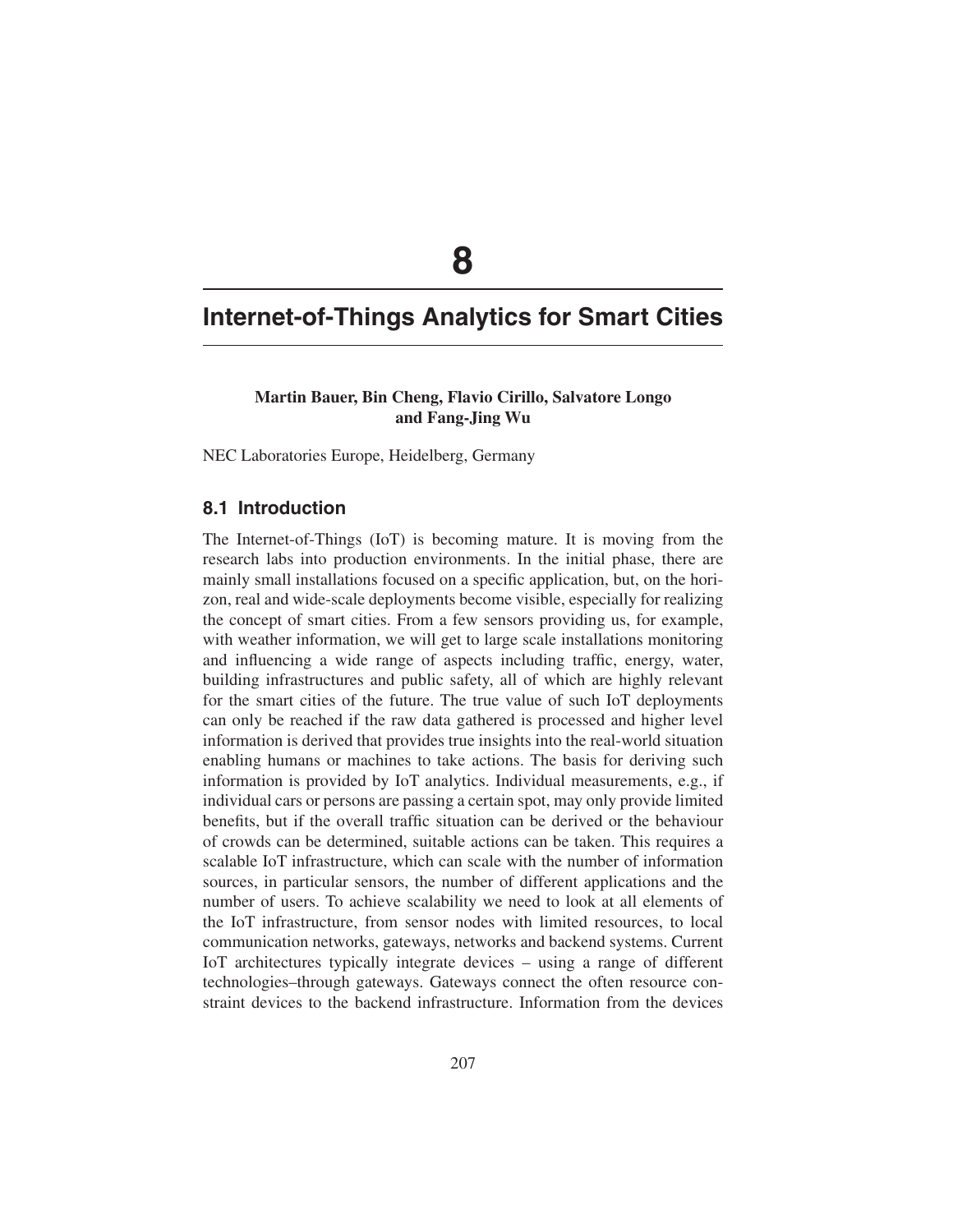like sensor measurements are pushed into a logically centralized backend infrastructure. Cloud technologies are used for achieving scalability with respect to storage and processing power. Analytics in the backend can be provided with all the storage and processing power needed. Nevertheless, such infrastructures have their limitations:

- If the sheer amount of data overloads the network infrastructure connecting the gateways to the backend infrastructure, e.g. in the case of video cameras providing a stream of high-resolution images.
- If very fast response times are required for local actuations and the network introduces significant delays.
- If the raw data is not supposed to be stored, e.g. due to privacy information, and only processed results may be provided.
- If the frontend is provided by a different stakeholder who does not want to/is not allowed to provide the raw data.

In all these cases, IoT architectures that only support analytics in the backend are not suitable. The processing should take place in the frontend – at the edge of the network. This requires devices, gateways or specialized servers that are capable of doing the required analytics. In the case of a smart city, the IoT infrastructure needs to be able to support dynamically changing IoT devices as well as changing application requirements. In order to do so, analytic functions need to be dynamically deployed and adapted. In the following, we look at the state of the art, first with respect to the currently dominating cloud-based IoT architectures for analytics (Section 8.2) and show how analytics for crowd estimation can be supported in such a setting. Then we discuss in-depth key challenges for such architectures (Section 8.3). This is followed by a discussion of the state of the art for edge computing and a proposal for an edge-based smart city platform supporting analytics (Section 8.4). Crowd mobility is used as an example to showcase how use cases can benefit from edge-based IoT analytics. Finally, Section 8.5 provides a conclusion and an outlook on future work.

## **8.2 Cloud-based IoT Analytics**

As first, in this section, we will investigate the cloud-based approach for IoT analytics which is the most commonly used by concrete smart cities and adopted by many projects, either funded by the European Commission or by nations, with the scope of creating smart city systems. We will describe a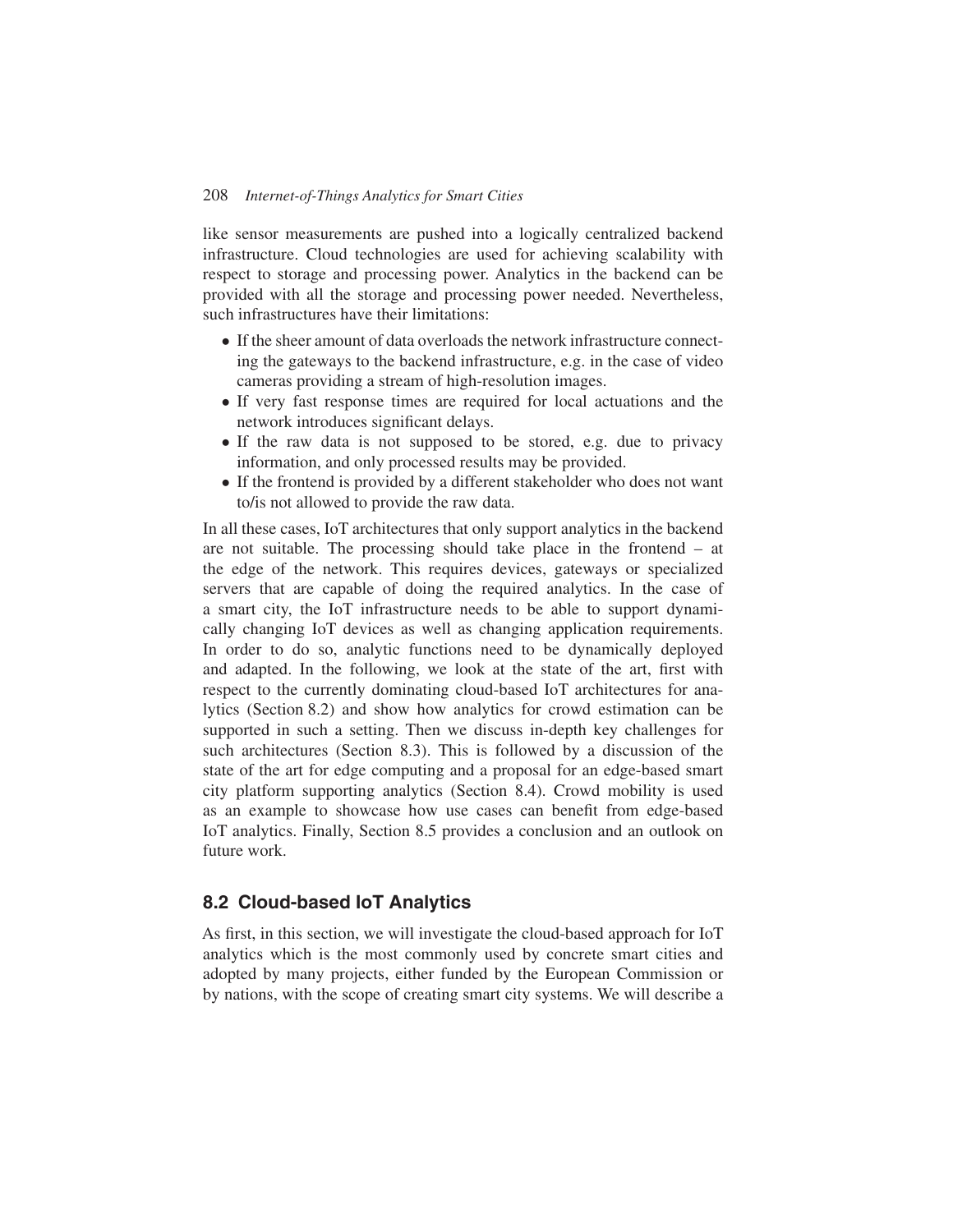first example of cloud-based city platform for BigData analytics called City Data and Analytics Platform (CiDAP) and a real use-case of cloud-based data analytics such as a crowd estimation system.

## **8.2.1 State of the Art**

Lots of efforts from both industry and academia have been made towards smart cities, but most of them focus on infrastructure construction, data collection, testbed deployment, or specific services/applications development. To support IoT analytics for smart cities, one of the key enablers is to build up a flexible and efficient big data analytics platform between connected data sources and applications. There are only a few studies already exploring big data platforms for smart cities, mainly in the Cloud environment. Examples include SCOPE [4] which is a Smart-city Cloud-based Open Platform and Ecosystem from Boston University, and FIWARE [2] which provides some building blocks for the development of a smart city platform based on the NGSI (Next Generation Service Interfaces) standard. Meanwhile, there are some ongoing projects trying to explore the opportunities and challenges of BigData for smart cities at the platform level, such as CityPulse [5], an ongoing European project exploring real-time stream processing and large scale data analytics for smart city applications. In addition, Singapore is building a new smart city platform called SmartNation [6] to enable greater pervasive connectivity, better situational awareness through data collection, and efficient sharing of collected sensor data. Several concrete smart-city architectures involving data analytics have been proposed. For example, in [19] describes the achievements of building an event driven architecture of a smart city for monitoring public area and infrastructure. All the data is seen as an event. An event can be a new measurement or a discovery of a complex event. The data coming from the Wireless Sensors Network or other subsystems (i.e. CCTV) may be filtered out or aggregated and passed to a cloud-based control center where the raw event (or almost-raw in case of aggregated data) are merged and correlated. The outcome of this processing is the creation of more and more abstracted data from less abstracted data. In case of event above certain threshold the control center would send commands back to the WSN. The analytics involved in this approach is a progressive refining of the available events till a decision. Therefore, the analysis is limited to real-time data and to very specific purposes (like event merging, event correlation or threshold checks). A similar example is described in [15], where a central reasoner is in charge of evaluating incoming aggregated data from Sensor Actuator Network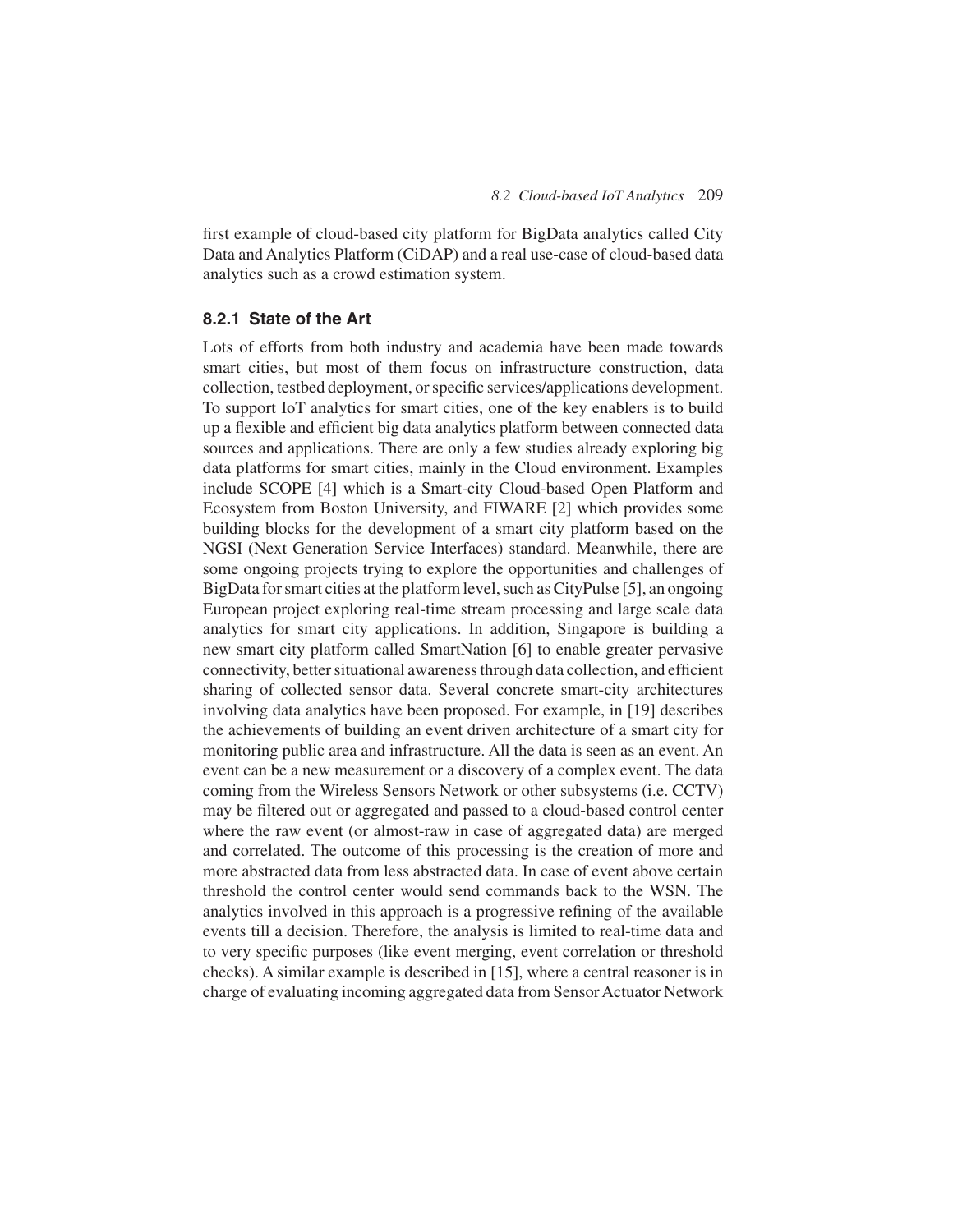(SAN). Also, in this solution the analysis is conducted only over real-time data aggregated on the edge with the target of discovery potential critical situations. Aside from the mentioned projects above, there are industrial companies which are advertising their smart city data platforms, like IBM [25], AGT [29], Microsoft [3]. Some companies are also offering ready-to-use generic purpose IoT Platforms with embedded IoT analytics features. For example, the AmazonAWS IoT [14] is a platform capable to automatically scale in the cloud according to the load. The IoT data can be forwarded to other Amazon cloudbased services (e.g. for stream processing, for machine learning applications or for storage purposes).Another solution, more in the industrial plant context, is offered by General Electric [20]. Predix cloud offers capability to connect the gathered data from multiple Predix machines to data analytics service (time series and data analytics orchestration) and several storages options. Also, IBM offers a cloud based platform for IoT: [21]. The idea is to connect the devices or the gateways via MQTT directly to the platform. Once the data is managed in the cloud, the platform is offering integration to many services like analytics (e.g. data streaming processing, predictive analytics, geospatial analytics) and storage (e.g. SQL, NoSQL, time-series etc.).

## **8.3 Cloud-based City Platform**

Typically, for a cloud-based smart city platform the following design issues must be taken into account: First, how to design an efficient storage system to manage a large amount of heterogeneous IoT data? Second, how to deal with both historical data and real-time data in the same platform infrastructure? Third, how to design flexible and generic application interfaces for both internal platform applications and external smart city applications? In this section we explain how these issues can be addressed in a live smart city BigData platform called CiDAP. Currently, CiDAP has been in production for several smart cities globally, such as Santander in Spain, Wellington in New Zealand, and Tokyo in Japan. The CiDAP platform is architecturally scalable, flexible, and extendable in order to be integrated with different scales of smart city infrastructures. The CiDAP platform has been deployed and integrated with a running IoT experimental testbed SmartSantander, one of the largest smart city testbeds in the world. Within the SmartSantander testbed, more than 15,000 sensors (attached with around 1,200 sensor nodes) have been installed around an area of approximately 35 square kilometer in the city. A large proportion of the sensor nodes are hidden inside white boxes and attached to street infrastructure such as street lamps, buildings and utility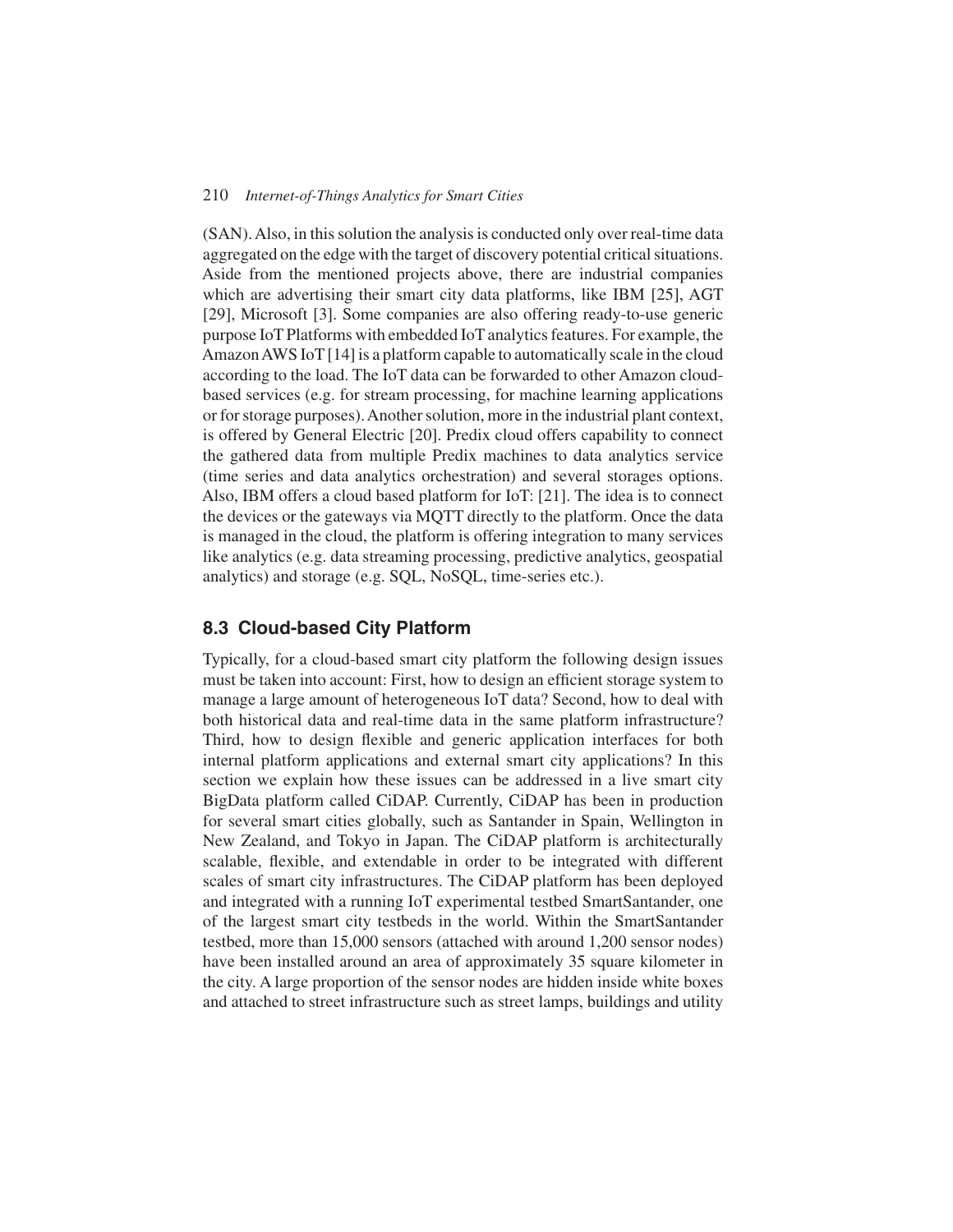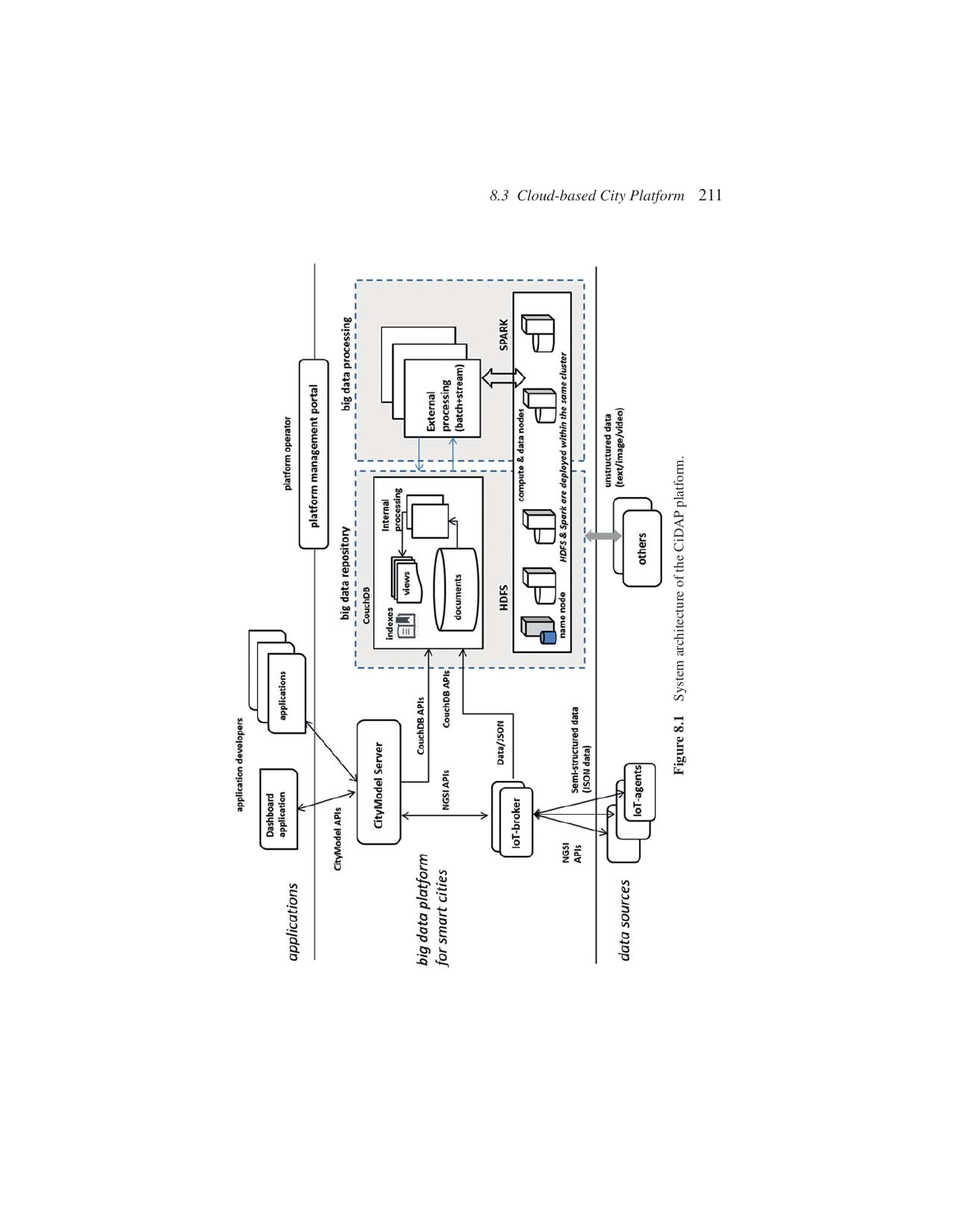poles, while others are buried into the pavement, e.g., parking sensors. Not all of the sensors are static; some are placed on the city's public transport network, including buses, taxis and police cars. The deployed sensors provide real-time information regarding different environmental parameters (light, temperature, noise, CO2), as well as other parameters like occupancy of parking slots in some downtown areas.

Here is how the CiDAP platform works at the high level (see Figure 8.1). First, data with different formats are collected via the IoT-broker [1] from multiple data sources, then forwarded to the BigData repository CouchDB, which is a document based NoSQL database. The collected data are then processed and aggregated by a set of pre-defined or newly launched processing tasks. The simple processing tasks can be performed by the BigData repository internally, such as transforming data into new formats or creating new structured views/tables to index data. Any complex or intensive processing tasks, such as aggregating or mining data via advanced data analytics, must be separated from the BigData repository so they can be efficiently and externally executed over the BigData processing module, which provides more flexible and scalable computation resource based on a Spark [12] cluster with a large number of compute nodes. Since the BigData repository can already handle lightweight processing tasks in a scalable and incremental manner, the BigData processing module can be optional if we do not need intensive data processing or analytics. By fetching generated results from the BigData repository or forwarding messages directly from data sources in the smart city testbed, a CityModel server is designed to serve queries and subscriptions from external applications based on pre-defined CityModel APIs. Meanwhile, a web-based platform management portal is provided to the platform operator to monitor the status of the entire BigData platform.

All external applications communicate with the CiDAP platform via the CityModel server based on a REST based API, called CityModel API. The CityModel API allows application to do simple query, complex query, and subscription. A simple query requests aggregated results over the latest status of all sensors, which represent the latest and real-time snapshot of the entire city testbed, while a complex query can request aggregated results over the historical data collected within a specified time range. Subscription is the mechanism to keep applications always notified with the latest results so that the application does not have to query the data all the time. There are two types of subscriptions, CacheDataSub and DeviceDataSub, as illustrated by Figure 8.2. The difference is CacheDataSub goes to the data repository CouchDB while DeviceDataSub goes directly to physical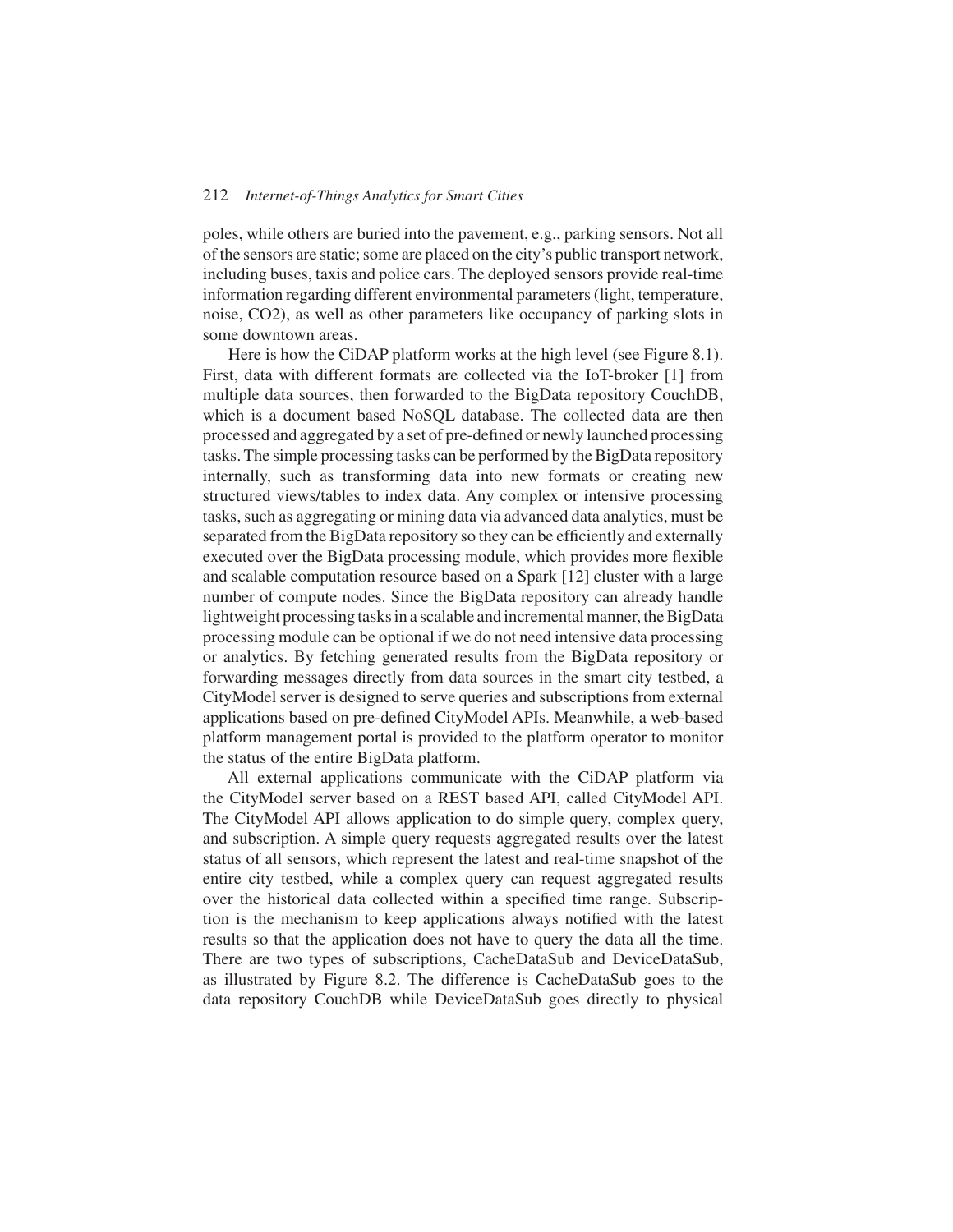#### *8.3 Cloud-based City Platform* 213



**Figure 8.2** Subscription mechanisms to get real-time notifications.

devices in the IoT testbed through IoT-broker and IoT-agents. Both of them are designed to notify applications with real-time changes, but with different expected latency. The notification latency for CacheDataSub is relatively longer than the one for DeviceDataSub, because devices will fire notifications immediately after the requested changes happen, without waiting for the next report period. Unfortunately, the DeviceDataSub is not fully working in the integrated system with the SmartSantander testbed because the sensor nodes in this testbed can only report updates in a passive and periodic way.

CiDAP is just a concrete example to illustrate how a smart city platform could be designed to support flexible IoT analytics in a cloud environment. On the other hand, based on our experiments and experience with CiDAP, we have also identified certain limitations of the cloud-based solution. For example, with the cloud-based solution it is difficult to support time-critical use cases such as autonomous driving and real-time emergency detection, because the responsive time to react on real-time situation could be more than 10 seconds. However, this limitation can be overcome by edge-based solutions, which will be introduced in Section 8.3.

#### **8.3.1 Use Case of Cloud-based Data Analytics**

The crowd estimation system is to map a set of sensing readings into a certain level of crowd density. Figure 8.3 shows the system overview of cloud-based crowd estimation proposed in [23]. The system is deployed in a shopping mall, where 23 sensors are installed. The size of the shopping mall is roughly 90 square meters. The sensors continuously report ambient information (such as CO2, noise level, temperature, and humidity) to the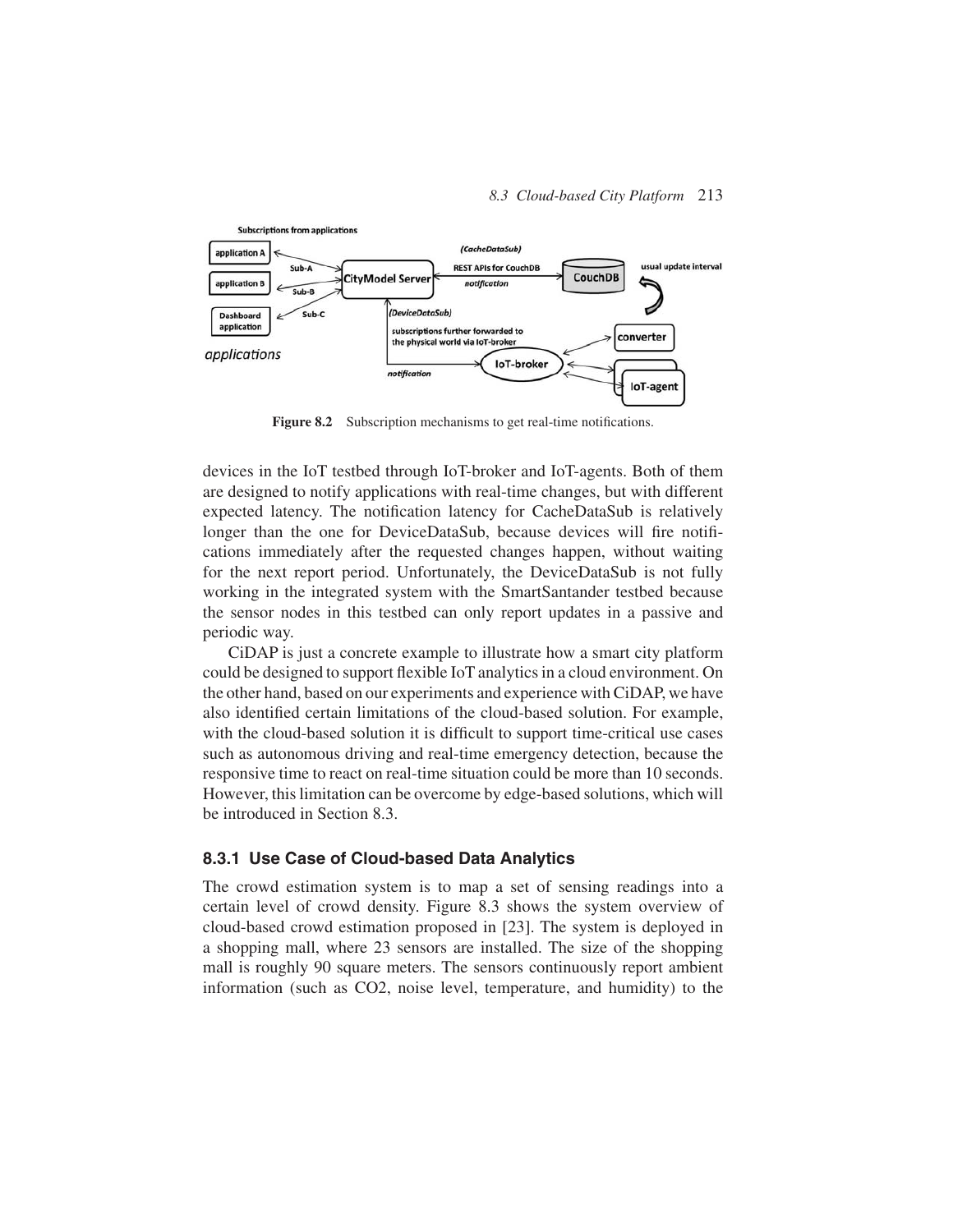

Figure 8.3 System overview of the cloud-based analytics.

BigData repository. In this system, all tasks of data analytics are handled by Cloud. The task of feature selection chooses the most important information behind the sensing data which will be the input of the task 2. For each sensor, the task extracts the mean, standard deviation, variance, minimum and maximum from sensing readings. In addition, the slope of temperature, humidity, noise and  $CO<sub>2</sub>$  readings are considered. The second task trains a classification model based on the features selected by task 1, where this task considers four different supervised learning algorithms including Naïve Bayes Classifier [31], C4.5 [26], Random Forests [17], and Support Vector Machines [18]. The ground truth is established through human observations, where the system pre-defines 4 crowd levels from 0 to 3 which are mapped to "occasional passer-by", "sparse traffic", "crowded" and "overcrowded" respectively.

Based on the observations by the building management office, the crowd level 0 is mapped to 0–15 people, the crowd level 1 is mapped to 16–30 people, the crowd level is mapped to 31–45 people, and the crowd level 4 is mapped to more than 45 people. Finally, the third task performs decision-making to estimate levels of crowd density when real-time sensing data arrives. Given a location and features from multiple types of sensing readings, this task can map those information to a level of crowd density. However, IoT data contains much useless and redundant information such as zero readings. Meanwhile, an IoT platform may serve many IoT applications simultaneously and some of real-time IoT applications may have critical QoS requirements. To support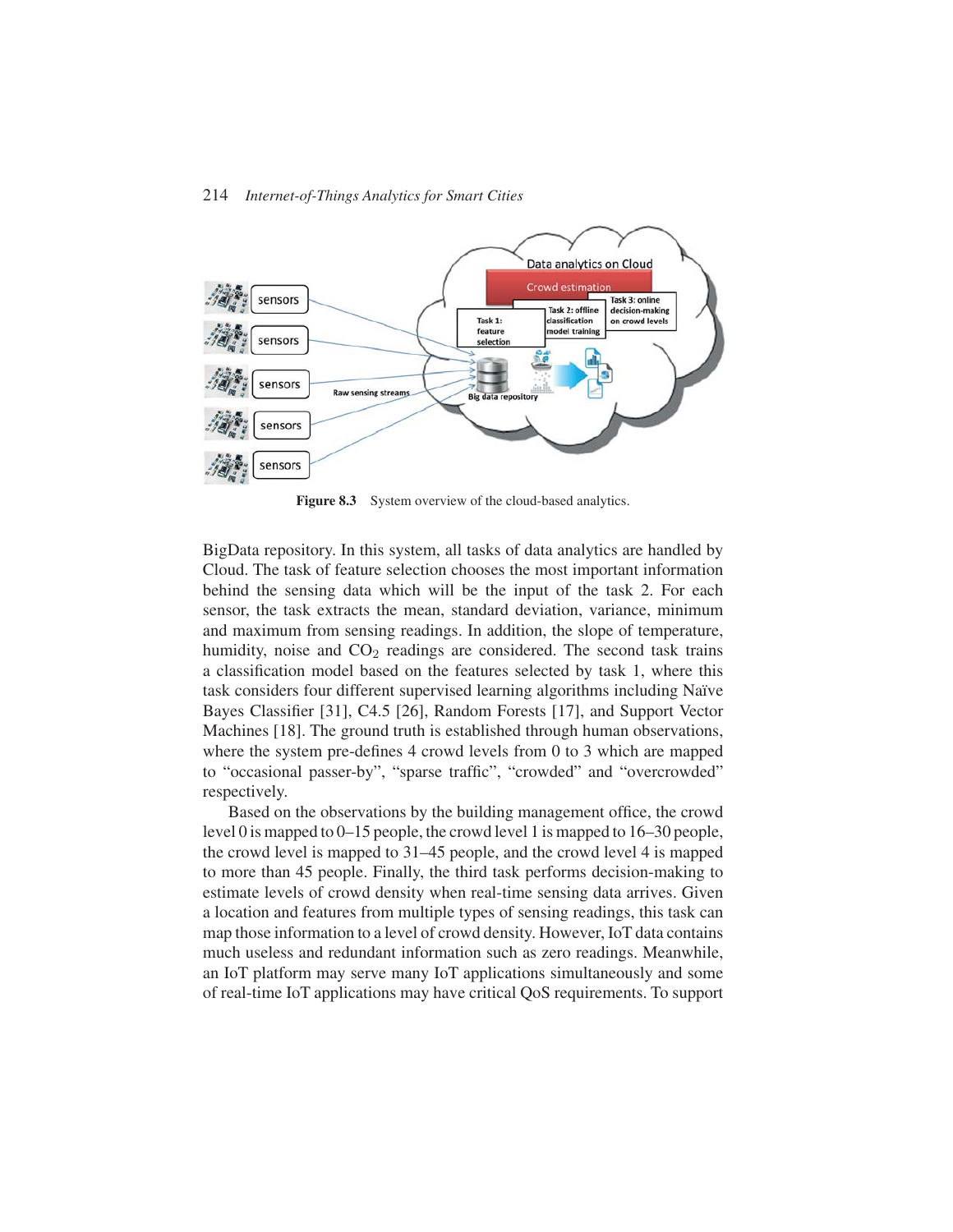real-time applications, flexible and dynamic data analytical models across the system will be preferred, where some processing tasks can be offloaded onto edge.

## **8.4 New Challenges towards Edge-based Solutions**

Different from traditional data analytics like Web analytics and log analytics, IoT analytics must deal with the following IoT system characteristics:

- 1. IoT data are usually unstructured stream data and constantly generated from geo-distributed sensors over time, ranging from time series event streams to high data rate video streams; sending all raw data to the centralized Cloud for further processing will be very costly and also introduce too much traffic to the underlying network;
- 2. Mobility and co-location of sensors and actuators, meaning that both sensors and actuators are possible to move and actuators usually require data from nearby sensors;
- 3. Actuators often expect low latency results to make fast actions;
- 4. Raw data and derived results are also expected to be shared and consumed across different parties from anywhere, either globally from the Cloud or locally from a nearby region, because the cost to deploy the infrastructure of a large-scale IoT system could be very high and the platform and the sensor data are worth to be shared for maximizing their benefits. All of these requirements bring new technical challenges to IoT analytics since problems like data distribution, data reliability, real-time data processing, processing flexibility, and platform openness need to be considered and addressed differently.

Regarding the requirements of IoT analytics, there is currently a new trend to move processing to the edge, where IoT data are generated and analytics results are consumed. Traditional computing models collect IoT data and then transmit them to a data center for doing scalable data analytics, but this is no longer a sustainable and suitable model for large-scale IoT systems.

Our previous experimental results from CiDAP also indicate that some processing should be shifted from the Cloud down to the edge or IoT devices, especially when applications expect to have real-time analytics results within a few seconds or even a sub-second. Since IoT data are not only big, but also naturally geo-distributed and increasing over time, processing all data only in the Cloud will introduce high bandwidth cost between the network edges and the Cloud. In many cases, it would make more sense to process or compress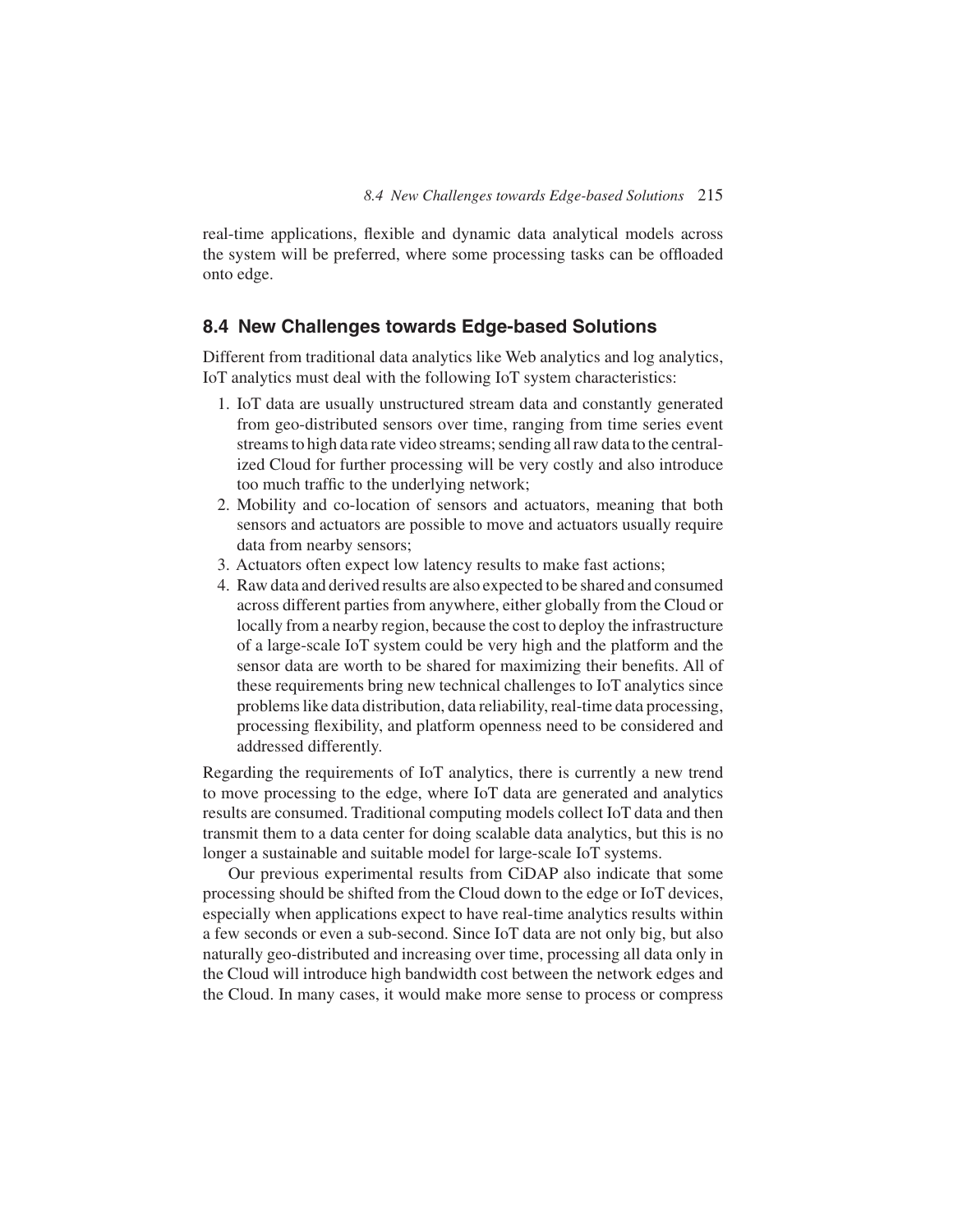data before transmitting the data to the Cloud, or transmit only selected data or derived results (e.g., anomalies, exceptions, averages). Therefore, for large IoT systems there is a strong need to do analytics at the network edges. For edge-based IoT analytics, the following challenges must be taken into account.

- 1. *Scalability*: Edge-based IoT analytics needs to be able to scale up to thousands of geo-distributed nodes over the wide area network. For example, if we consider IoT gateways and even users' mobile phones as edge nodes, the total number of edge nodes in a large scale IoT system can be easily over 1000. According to the recent report by Yahoo [7], supporting over 1000 nodes with Storm within a cluster is already problematic due to the bottleneck of its zookeeper service component.
- 2. *Task Optimization*: A sophisticated task scheduling algorithm is required to optimize the resource usage and minimize the latency to deliver analytics results. The underlying network topology of all IoT agents needs to be considered by the task scheduling algorithm as well, since it can affect the latency and the bandwidth consumption to produce analytics results. Also, the task scheduling algorithm needs to be aware of the geo-locations of sensors and actuators.
- 3. *Flexible Application Interfaces*: application developers should have enough freedom to implement their own processing tasks for any type of streams, such as event streams, text streams, and video streams. Further, they should be able to define their application requirements and to access real-time analytics results from their applications. Although this can be built on top of existing solutions, none of the latter includes inherent platform interfaces for supporting this.
- 4. *Multi-tenancy Support*: The designed edge analytics platform should allow multiple users to share the same edge analytics infrastructure by ensuring efficiency, fairness, and quality of service. This must be achieved by designing sophisticated task scheduling and resource orchestration mechanisms. Resource sharing across applications and users is highly important, since the deployment and maintenance cost for a large-scale IoT system is still big and its value should be maximized by enabling more sharing across various applications and users.
- 5. *Openness and Security*: Edge-based IoT analytics platform is provided as a PaaS for a set of IoT applications to do stream-based edge analytics. Therefore, it will be important to consider the openness and security issues at the design phase.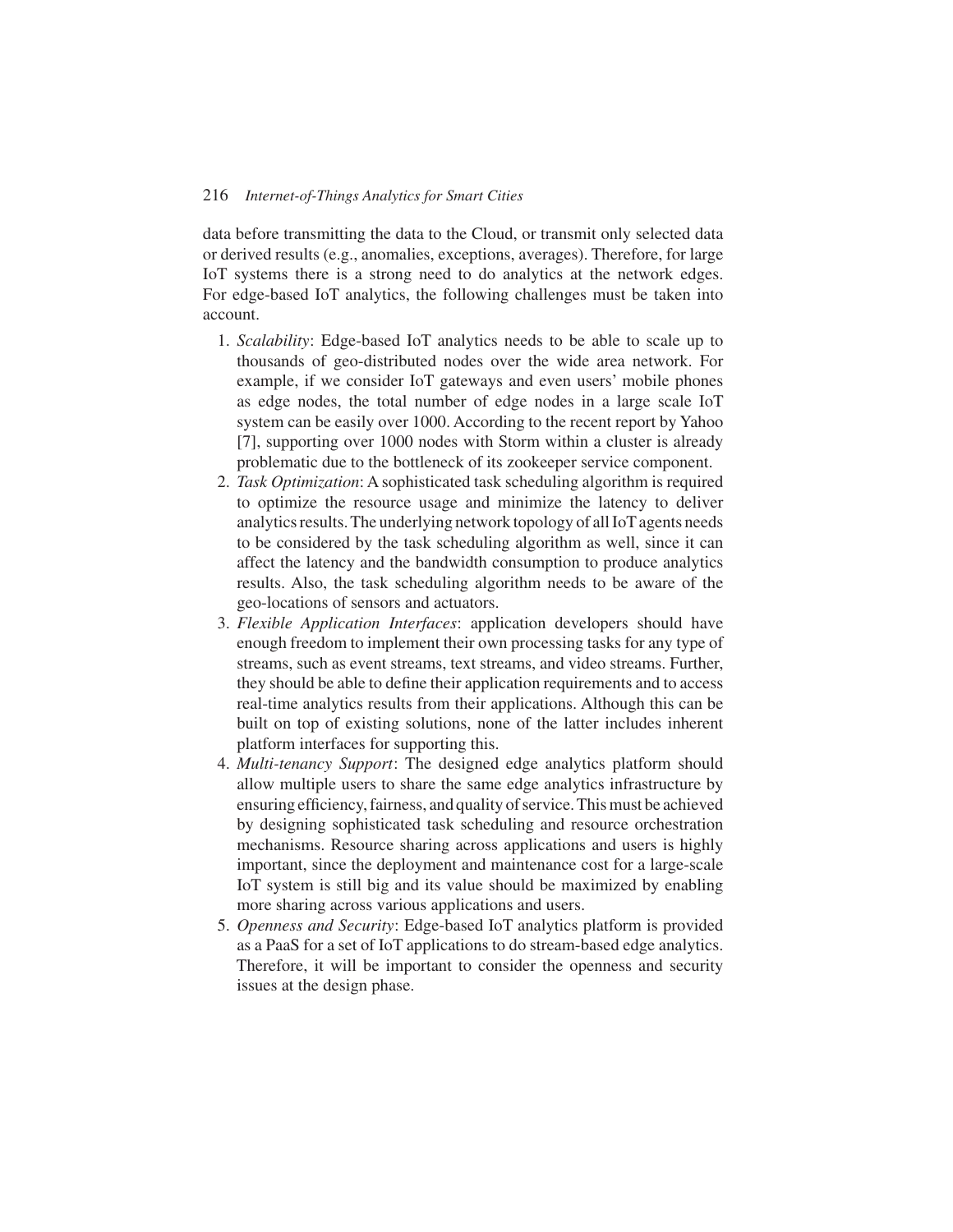## **8.5 Edge-based IoT Analytics**

In this section we examine the edge-based approach for data analytics, which is still at a very early stage in the Smart City context and in general in the Internet-of-Things world. We will introduce our edge-based solution for IoT analytics, describing the architecture in every components and the system workflow. Also for this solution we provide a real-use case of IoT analytics applied to our edge-based solution.

#### **8.5.1 State of the Art**

Fog computing is a term first advertised by Cisco, also known as Edge Computing [30]. Basically it refers to extending cloud computing to the edge by allowing data processing to happen at the network edges. As reported by the survey of [16], fog computing has been introduced mainly because of the strong needs of IoT systems for low latency results and fast decision makings. Cisco has created a platform called IOx to support fog computing by hosting applications in a Guest OS running in a hypervisor directly on the network routers. Like a virtual machine, IOx enables running scripts or even compiled code at the network edge. Although fog computing providers like Cisco establish an environment to do distributed computation at edges, to benefit from such environment enterprises still need a system that determines which data needs to be processed immediately at the edge and which data should be moved to the Cloud for further deep analysis. Currently, as compared with cloud computing, fog computing is still in the very early stage and lacks sophisticated data analytics platforms that allow us to efficiently utilize the power of the edges and the Cloud together.

As a new trend, edge-based IoT analytics aims to leverage the power of both fog computing and cloud computing to support real time stream processing. Only a few early stage studies have been done in this area, for example, a recent work from Carnegie Mellon University [27] proposes a VM-based edge computing platform for performing video analytics at the network edges, but it only focuses on video streams and does not consider how to define topologies to do customized stream processing on top of the edges and the Cloud. In addition, some industrial systems have been done to explore edge analytics, such as AGT IoT analytics platform [8], Geo-distributed analytics from ParStream [11], and Quarks from IBM [13]. However, the details of their system designs are not open. From what they advertise about their systems, none of them seems to support multi-tenancy and dynamic topology execution.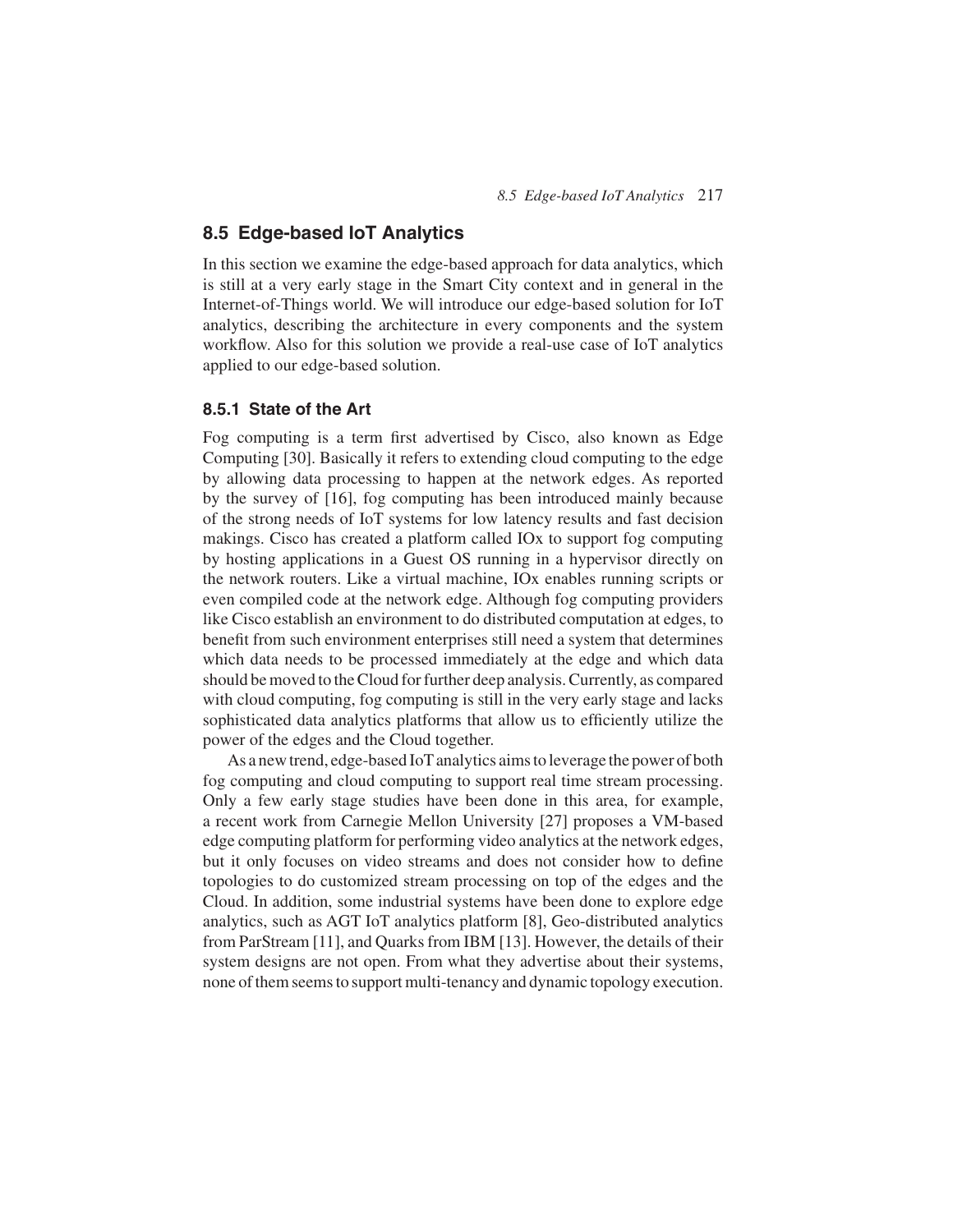The usage of edge computing in concrete smart cities deployment is usually meant only for data aggregation [19] or for semantic reasoning on local data [15]. The computation procedures are statically installed on the edge node and only pre-defined commands (like threshold settings) can be sent by the central application.

## **8.5.2 Edge-based City Platform**

To address the above challenges, we introduce our new edge-based city platform called Geelytics in this section. As an edge-based platform solution for IoT analytics, Geelytic is not supposed to be a replacement of the cloud based solution like CiDAP, but rather an enhancement or a complementary solution to relax the pure cloud-based solution with the capability of edge analytics.

Geelytics is mainly designed for large scale IoT systems that consist of a large number of geo-distributed data producers, result consumers, and compute nodes that are located both at the network edge and in the cloud. Data producers are typically sensors, connected cars, glasses, video cameras, and mobile phones, being connected to the system via different types of edge networks (e.g., Wi-Fi, ZigBee, or 4G, but maybe also fixed networks). They are constantly reporting heterogeneous, multi-dimensional, and unstructured data over time. On the other hand, result consumers are actuators or external applications that expect to receive real-time analytics results from sensor data and then take fast actions accordingly. Both data producers and result consumers could be either stationary or mobile. In between them there are lots of compute nodes geographically distributed at different locations. In general compute nodes are heterogeneous in terms of resource and data processing capability and they can be located at different layers of the network. For example, they could be small data centers at base stations in a cellular network or IoT gateways in factories or shops.

The Geelytics system is designed as an IoT edge analytics platform that allows consumers to dynamically trigger certain stream data processing either at network edges or in the Cloud to derive real-time IoT analytics results from a set of data providers. At very high level, it works like a distributed pub/subsystem to interact with geo-located sensors and actuators, meanwhile having a built-in stream processing engine that can perform ondemand IoT stream data analytics based on the underlying Cloud-Edge system infrastructure. As shown in Figure 8.4, the Geelytics platform includes the following components.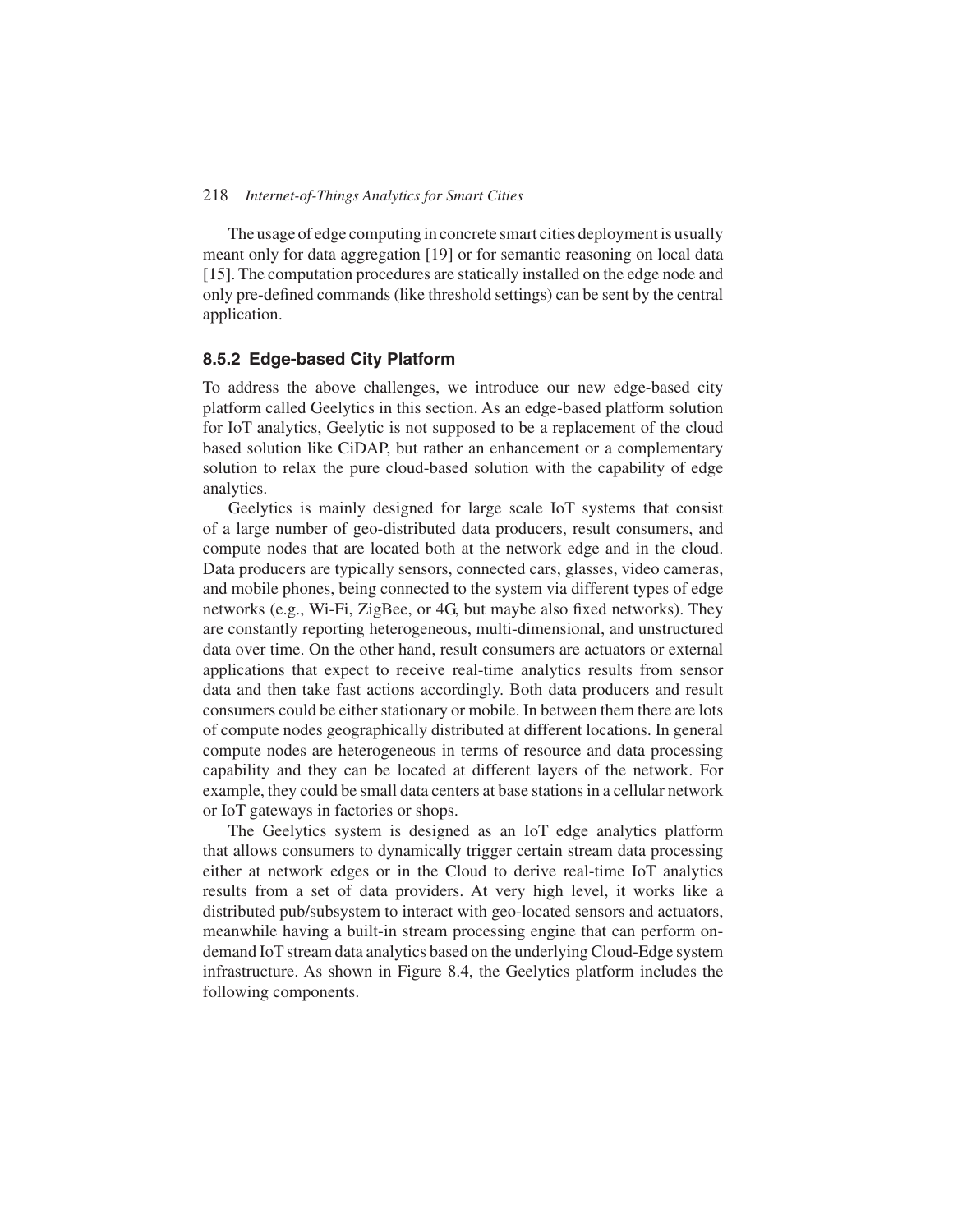

Figure 8.4 Subscription mechanisms to get real-time notifications.

*IoT Agent*: each IoT agent represents one worker that is capable of performing stream processing tasks. In Geelytics IoT agents are deployed on geo-distributed physical or virtual machines, either in a cluster in the Cloud or at the network edges. Each agent communicates with the Controller to report its capability and available resources, accepts incoming tasks from the topology masters, and instantiates them locally. It can also receive data streams from nearby sensors and fetch data streams from other remote IoT agents according to the requirements from its accepted running tasks. All IoT agents have the same role, but they might be heterogeneous depending on the processing capabilities and network connections of their host.

*Task Container*: every schedulable task is wrapped up as an application container by developers. Based on Docker [9], it can be fast deployed and executed anywhere by an IoT agent. By design, each running task within an application container will communicate with its IoT agent via a pub/sub mechanism, including subscribing input streams and publishing generated output streams. Using Docker as the environment to run IoT analytics tasks,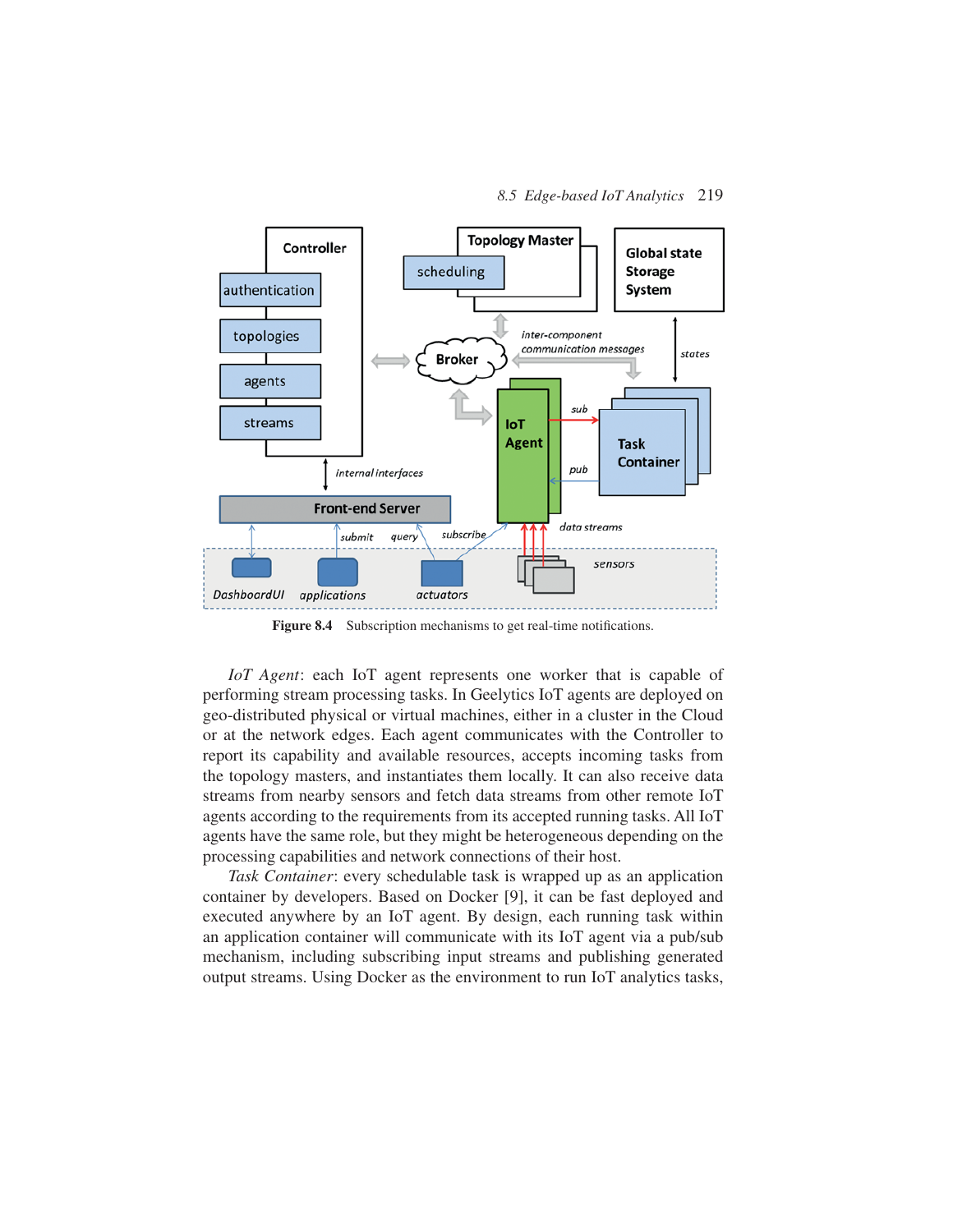we are able to better support multi-tenancy, because Docker allows us to do fine-grained resource allocation for each task.

*Topology Master*: In Geelytics, an IoT analytics application consists of a set of correlated data stream processing tasks. Each application has a dedicated topology master to manage all involved stream processing task instances running in the Cloud or at the network edges. Each topology master is responsible for monitoring and allocating tasks to different IoT agents. It requests the current state of all available resources, including all active IoT agents and their remaining capabilities, network latency and traffic across IoT agents, and then make decisions on at which IoT agent each task must be instantiated, regarding the task topology specification and optimization objectives given by the application developer and the current workload. By separating Topology Master from the Controller, Geelytics is able to achieve better scalability as compared with existing stream processing platforms like Storm. In addition, several task assignment algorithms have been applied by Topology Master to optimize task allocation between Cloud and edges during the runtime, with regards to the objectives of reducing bandwidth consumption and latency.

*Controller*: all system resources and core components are managed by the Controller, which is a single central control point of Geelytics running in the Cloud. It indexes all streams, agents, topologies, and users. For security reasons, it authenticates all the other components, especially IoT agents, when they join the system.

*Front-end Server*: application interfaces are supported by the front-end server via HTTPREST, enabling that: 1) application developers can submit the task definition, topology structure, and optimization objectives; 2) actuators can query or subscribe the analytics results generated by the submitted application; 3) sensors can register them to a nearby IoT agent; 4) a dashboard service is provided to check the status of the entire Geelytics system and also to manage users and applications.

*Broker*: the Broker is a distributed message exchange system to enable the communication between different components. To be scalable and flexible, the Broker must have high throughput and support topic-based message handling.

*Global State Storage System*: Geelytics is designed to support complex stream processing tasks, such as machine learning tasks, image or video processing tasks. For those tasks, it is important to save some of the intermediate states to tolerate unexpected failures. The same concern goes for the other components as well, such as the Controller, IoT agents, and the topology master. Therefore a global state storage system is introduced to keep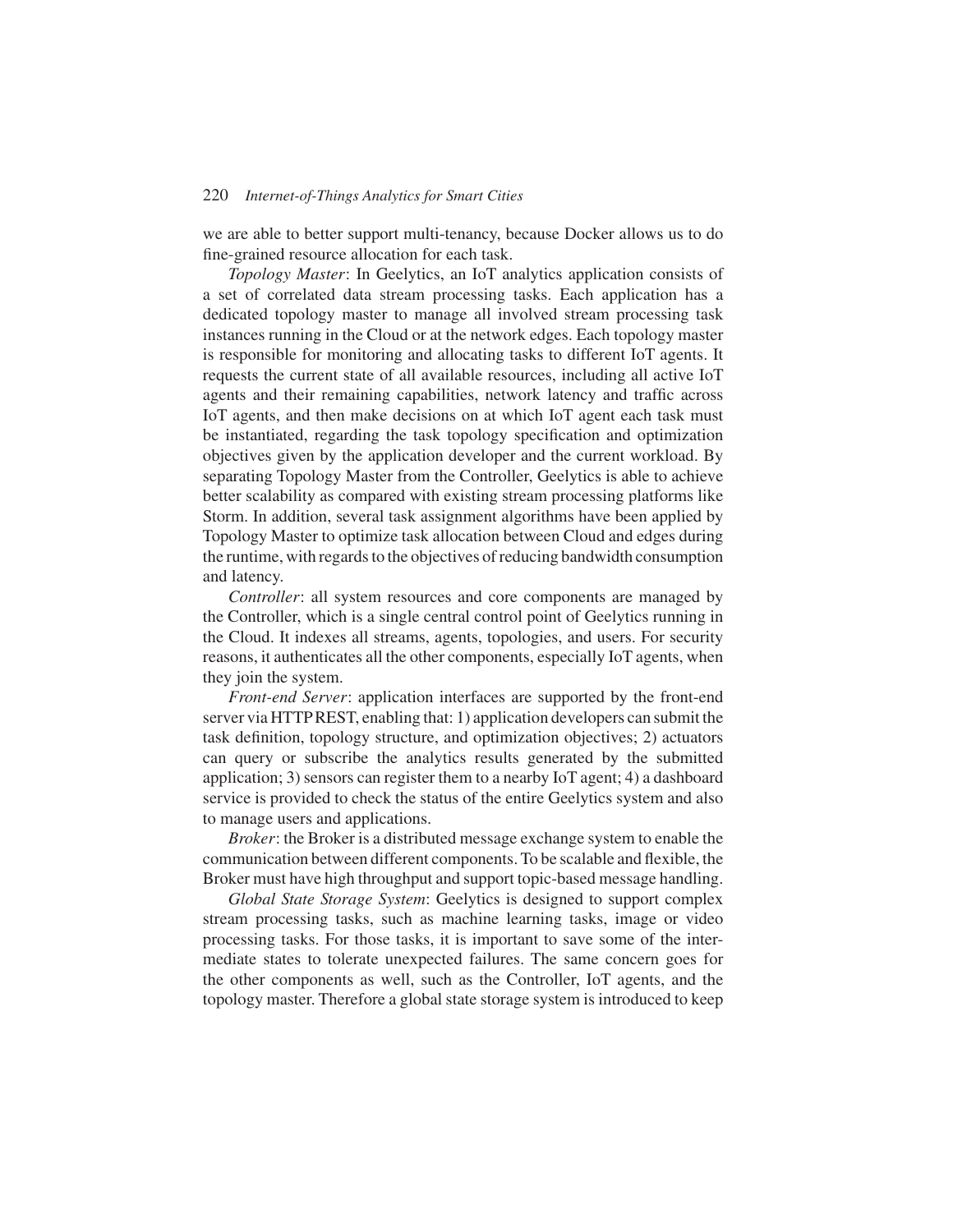all intermediate states and results, using existing NoSQL database systems such as key-value based Redis or document-based CouchBase.

## **8.5.3 Workflow**

The system platform is initialized in the following sequence. First, the broker and the global state storage system must be set up independently as two external sub-systems. Then the Controller is started in the Cloud and it will launch the front-end server. IoT agents can be started before or after the controller, but each of them must be authenticated by the controller when they join the system. As stream data sources, sensors can be attached to an IoT agent manually or be forwarded to the nearby IoT agent by the controller when they join the system. After the system is ready, developers need to register a user account and then start to submit their customized tasks and application topologies. Once a new application is submitted, the Controller will allocate proper resources for the application according to its requirements and then return a URL address to the actuators of this application for accessing the analytics results.

## **8.5.4 Task and Topology**

As the example in Figure 8.5 shows, in Geelytics a data analytics application is defined by a task topology, which specifies the relationship between different stream processing tasks within the application. Based on the task topology, a processing topology will be created on the fly to handle the current workload. The processing topology consists of a set of running task instances, allocated by the topology master to the network edges or the Cloud, up to where the involved data sources are located and where the results are demanded by the actuators. In Storm a processing topology is constructed when the task topology is submitted, according to the parallelism of each task defined by the developer. In contrast, in Geelytics all data streams generated by each task in the task topology are accessible to actuators and the processing topology is constructed and changed as actuators join and leave.

In Geelytics the way to implement a task is flexible. A task just needs to follow a pub/sub communication interface to fetch the input streams and publish the output streams and a set of parameters are configured with the task to decide which input streams to bring in. However, how to handle the input streams within the task is a black box for Geelytics. Developers can use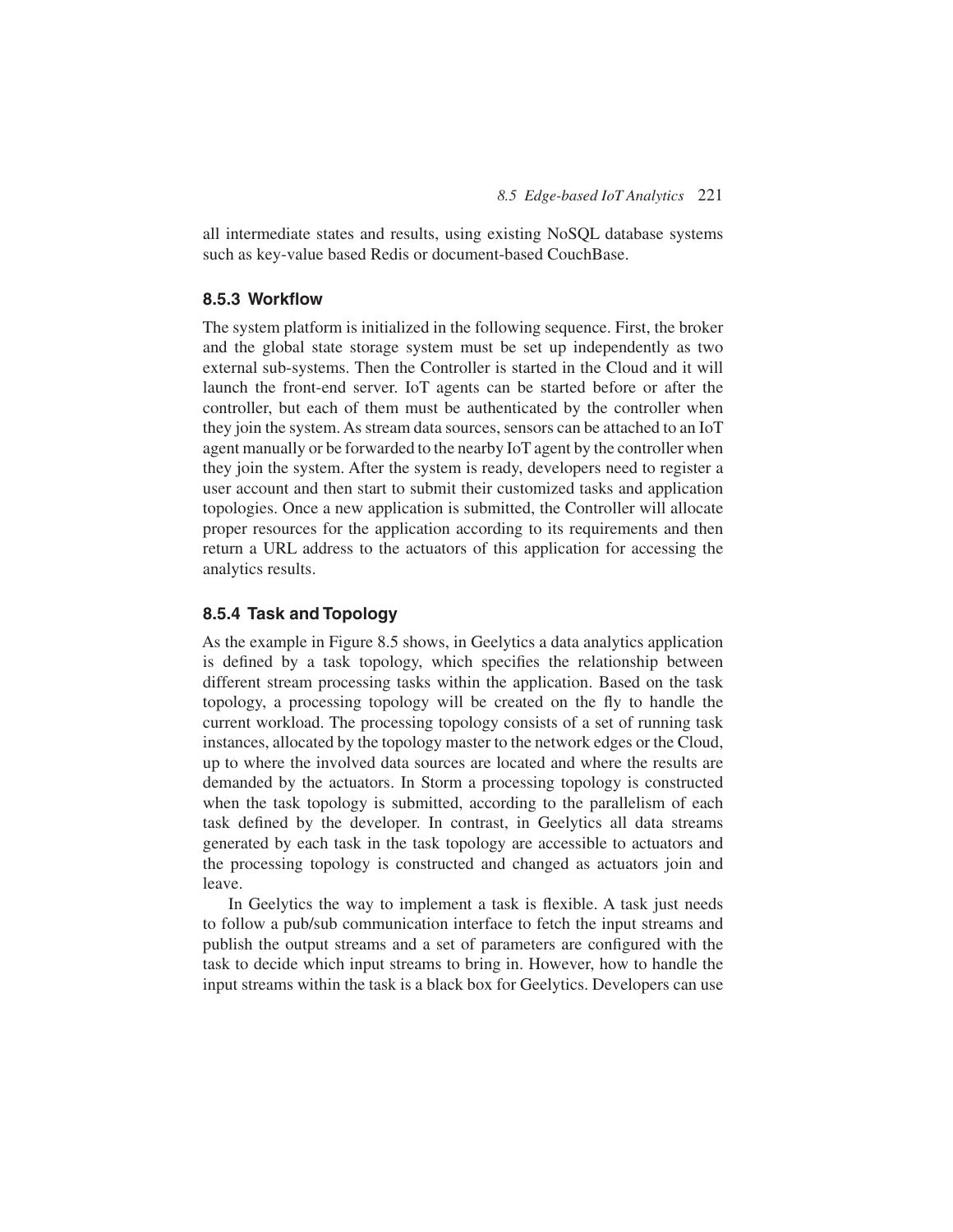

**Figure 8.5** Task topology and processing topology.

any image/video processing or machine learning library to implement their tasks in any programming language, because they can wrap up all dependent libraries into a single Docker container image. In addition, all tasks can use the interface of the global state storage system to save or retrieve their state data.

#### **8.5.5 IoT-friendly Interfaces**

Geelytics also provides friendly interfaces for both data producers and result consumers to interact with the system. In Geelytics all data producers report their availability, profiles, and data streams to the system, managed by a repository based on ElasticSearch [10]. The way to fetch the data streams generated by data producers can be push-based or pull-based. In the pushbased approach, data producers publish their stream data to the MQTT broker on the nearby compute node; while in the pull-based approach, data producers just announce the URLs of their streams, and later on it is up to task instances to fetch the data directly. A data producer first has to ask the controller to find a nearby worker and then registers its data stream via the nearby worker with the following details: its device ID and location, the generated stream type, and the manner to provide the stream data (push-based or pull-based). A unique ID will be returned to the producer as the global identity of its data stream. If the stream is pull-based (for example, a web camera), a URL must be provided for accessing data as well; if the stream is push-based, using the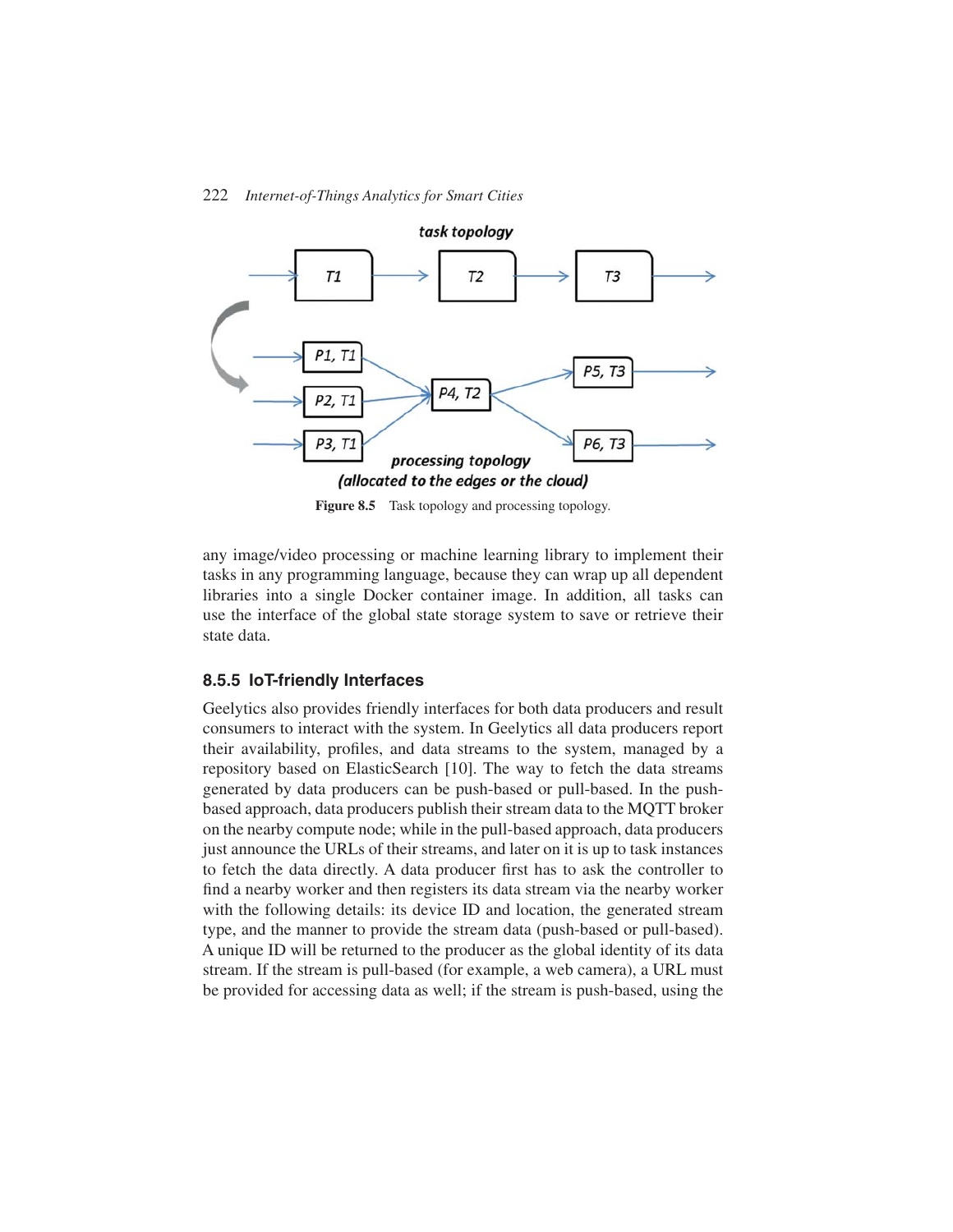unique ID as the topic, the producer publishes the generated data to the broker provided by the nearby worker via MQTT.

A result consumer also needs to ask the controller to find a nearby worker first. After that, it sends a scoped subscription to the nearby worker for triggering some real-time data processing over the specified data sources. A subscription ID is returned to the consumer to make a further subscription to the broker. The consumer can receive the subscribed results as soon as they are produced by the triggered task instances in Geelytics. Those running tasks will be terminated once the consumer decides to unsubscribe to the result or its leaving without notice has been detected.

## **8.6 Use Case of Edge-based Data Analytics**

A real use-case for edge-based data analytics is the study of crowd mobility pattern analysis and prediction. In the next subsections we are going to examine how we can design such application and how it is fitting in the Geelytics platform.

## **8.6.1 Overview of Crowd Mobility Analytics**

Crowd mobility analytics investigate how many people in a certain area and how they move from one area to the others which can provide insights for various IoT applications. For example, stadium operators may need to know the number of people in a big event in case of emergencies, and airport or public transport operators may need to know passenger flows for predictable service enhancement and maintenance scheduling.

Figure 8.6 shows the overview of the crowd mobility analytics system, where the IoT platform consists of data sources, edge nodes, and cloud nodes. The data sources include Wi-Fi sensing stations and ambient sensors. Each Wi-Fi sensing station captures Wi-Fi probe requests broadcast by mobile devices from time to time, while ambient sensors include CO2, noise, temperature, humidity, and motion sensors which capture the influence of human mobility on the environment. Each edge node serves as a local data aggregator to connect to cloud nodes. Cloud nodes cooperate with edge nodes though shared backed database. Since the architecture of edge-based data analytics provides a more flexible task processing topology, it opens up more opportunities for processing data streams in a pipeline way which can speed up data analytics. Thus, the crowd mobility analytics decompose the mobility data analytics into six processing tasks based on the dependency among tasks: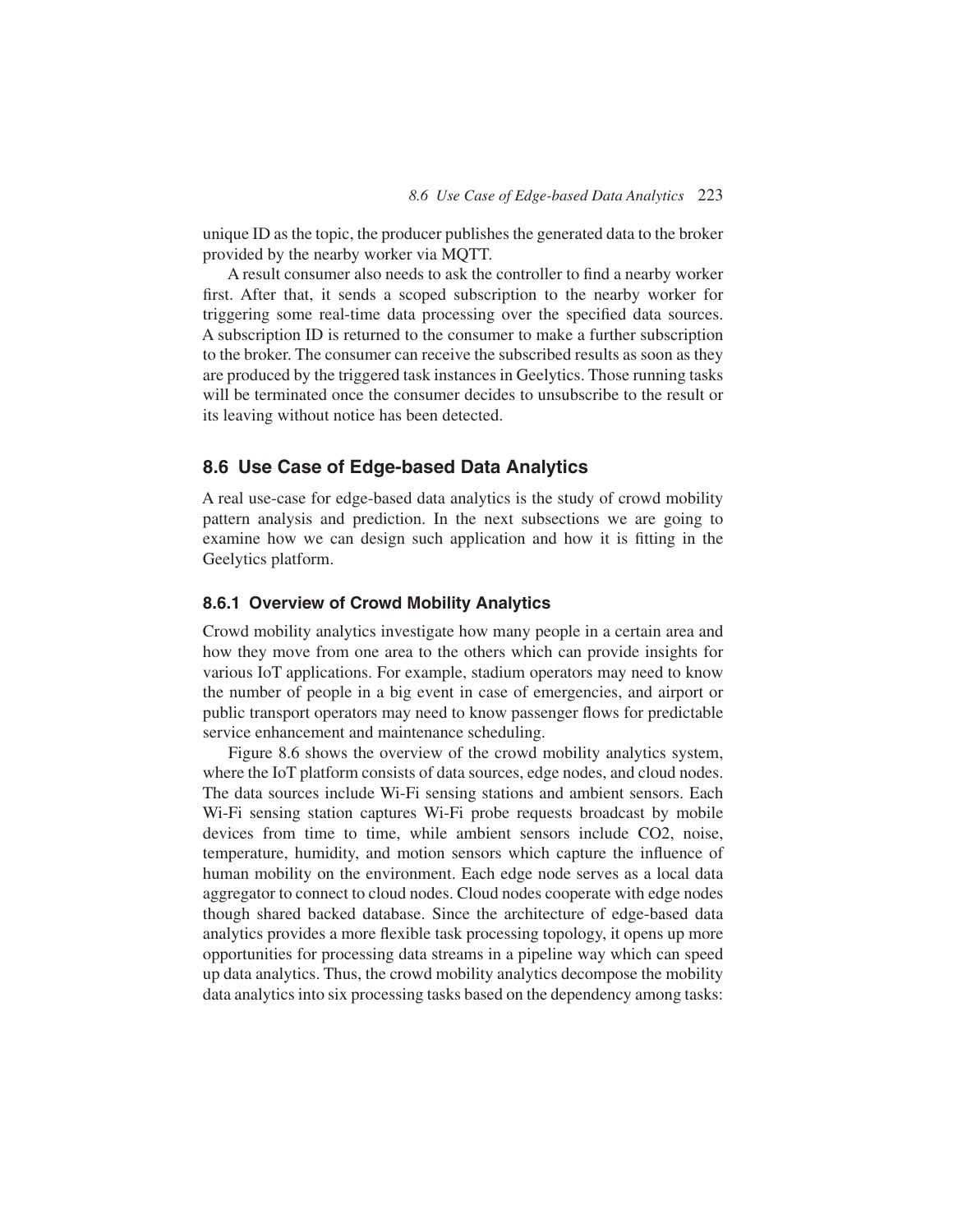

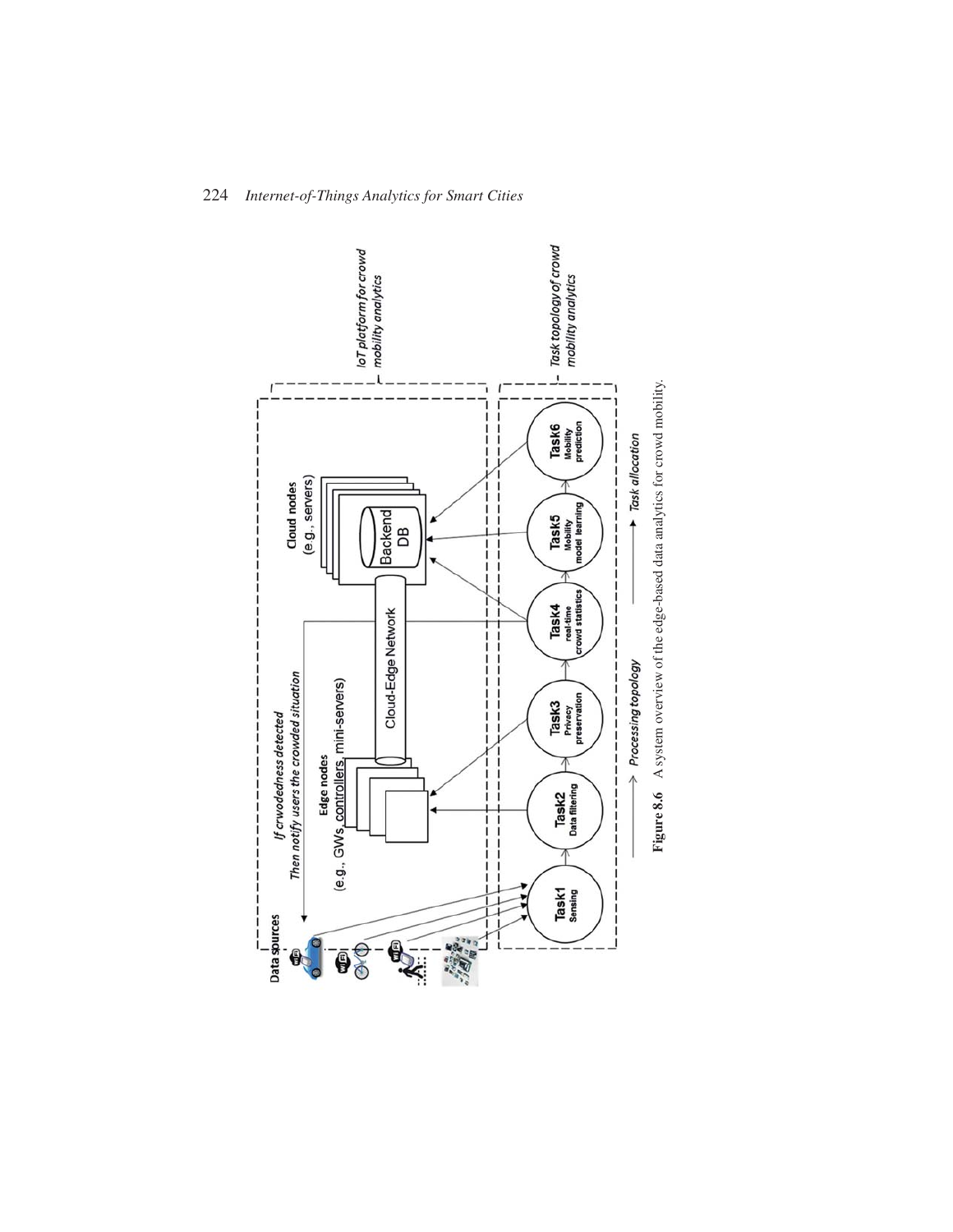(1) Wi-Fi sensing, (2) data filtering, (3) privacy preservation, (4) real-time crowd statistics, (5) mobility model learning, and (6) mobility prediction. The first three ones are lightweight sensing and data pre-processing tasks which will be assigned to edge nodes, while the latter three tasks are computation-intensive which will be assigned to cloud nodes.

## **8.6.2 Processing Tasks and Topology of Crowd Mobility Analytics**

Since edge nodes have enough capabilities to run simple routine, the processing topology of crowd mobility analytics is designed to decouple the computation complexity between cloud and edge nodes.

First, we introduce the three lightweight tasks allocated to edge nodes as follows.

- Task 1: sensing. We build passive sensing stations to capture Wi-Fi packets broadcast by mobile devices and sensing readings, where each sensing station was build using a Raspberry Pi 2 with Arch Linux, a Wireless LAN USB Adapter, and ambient sensors.
- Task 2: data filtering. Since the previous sensing task captures all of Wi-Fi packets including dense beacons, this task picks up only Wi-Fi probe requests and represents sensors readings as a common format. Meanwhile, this task transforms the raw sensing data into a structured format for further mobility analysis in cloud nodes. For each Wi-Fi probe request packet, the system extracts the BSSID, the Wi-Fi channel on which the packet has been sent, the source and destination MAC addresses, the time when the packet has been detected, and the Wi-Fi device vendor inferred from the first 3 bytes of the MAC address.
- Task 3: privacy preservation. To avoid exposing identities of mobile users, edge nodes perform MAC address anonymization for the privacy preservation purpose. Thus, each edge node sends hashedMAC addresses to the backend database using a SHA-1 algorithm [22].

Afterwards, cloud nodes perform the following three key tasks: real-time crowd statistics, mobility model learning, and mobility prediction.

• Task 4: real-time crowd statistics. This task performs feature extraction and statistical analysis based on the results from many instances of Task 3 in a real-time way. The extracted features include the mean, maximum, minimum, and standard deviation of sensing readings from ambient sensors. The statistical analysis results include the number of mobile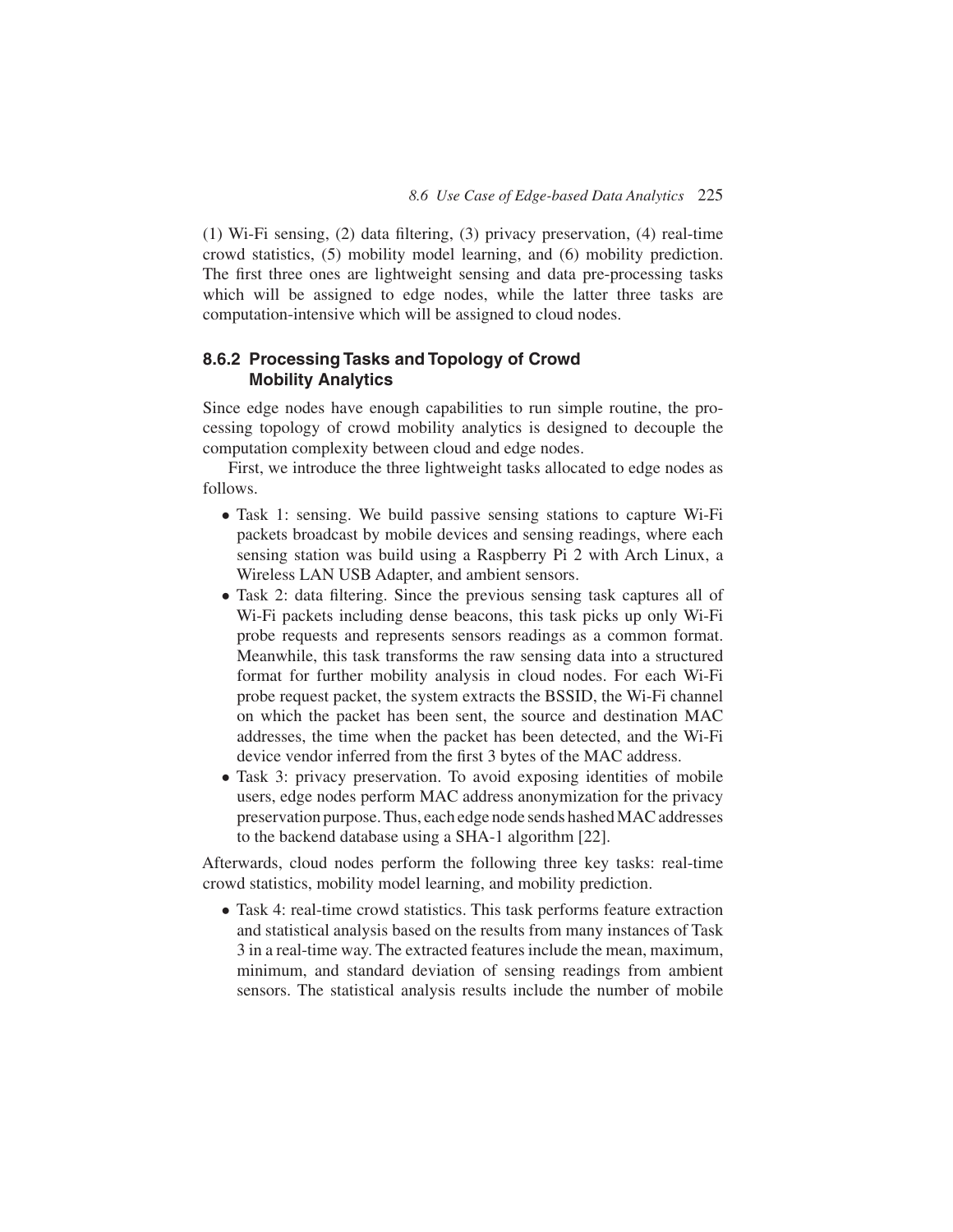devices, distribution of device brands, and the number of mobile devices moving from one sensing area to the others based on the Wi-Fi.

- Task 5: mobility model learning. Based on these features extracted in Task 4, this task trains a classification model to estimate the number of mobile users in a certain area.
- Task 6: mobility prediction. Based on captured Wi-Fi probes, the task models human mobility as a finite Markov Chain [28] which represents mobility behaviour of public crowds instead of focusing on each individual's mobility trajectories. The behavioural characteristics of crowd mobility can be mapped to a level of crowd which explains how many people staying in a certain area. Furthermore, we can use this model to predict crowd levels based on the statistical analysis of mobility flows among multiple areas.

## **8.7 Conclusion and Future Work**

In this article we discuss the technical challenges to support flexible IoT analytics for smart cities from a platform perspective. As the scale of IoT devices in a smart city is fast growing and fast response time is highly demanded by more and more smart city use cases, for IoT analytics there is a new technology trend to move data processing from the cloud to the network edges. With two concrete platform examples, namely CiDAP and Geelytics, we illustrate this new technology trend and show use cases can benefit from them.

For the time being, CiDAP focuses more on the cloud side while Geelytics focuses more on the edge side. However, Geelytics is not supposed to replace CiDAP as an alternative solution, but rather enhance it as a complementary solution. For example, Geelytics is good at processing stream data both in the cloud and at edges, but it is not a good choice for dealing with large scale historical data in the cloud, which is the strength of CiDAP. Therefore, it makes sense to integrate CiDAP and Geelytics to have a more advanced and unified platform for IoT analytics, which can utilize both edge computing and cloud computing. This is one of the future steps in the short term. In addition, we are further working on the task assignment algorithms in Geelytics to support mobility aware IoT analytics for moving objects, such as connected cars and flying drones.

In the long term, we are working on the issue of semantic interoperability to support advanced IoT analytics that can utilize the data from various data sources across different application domains. In a smart city, relevant data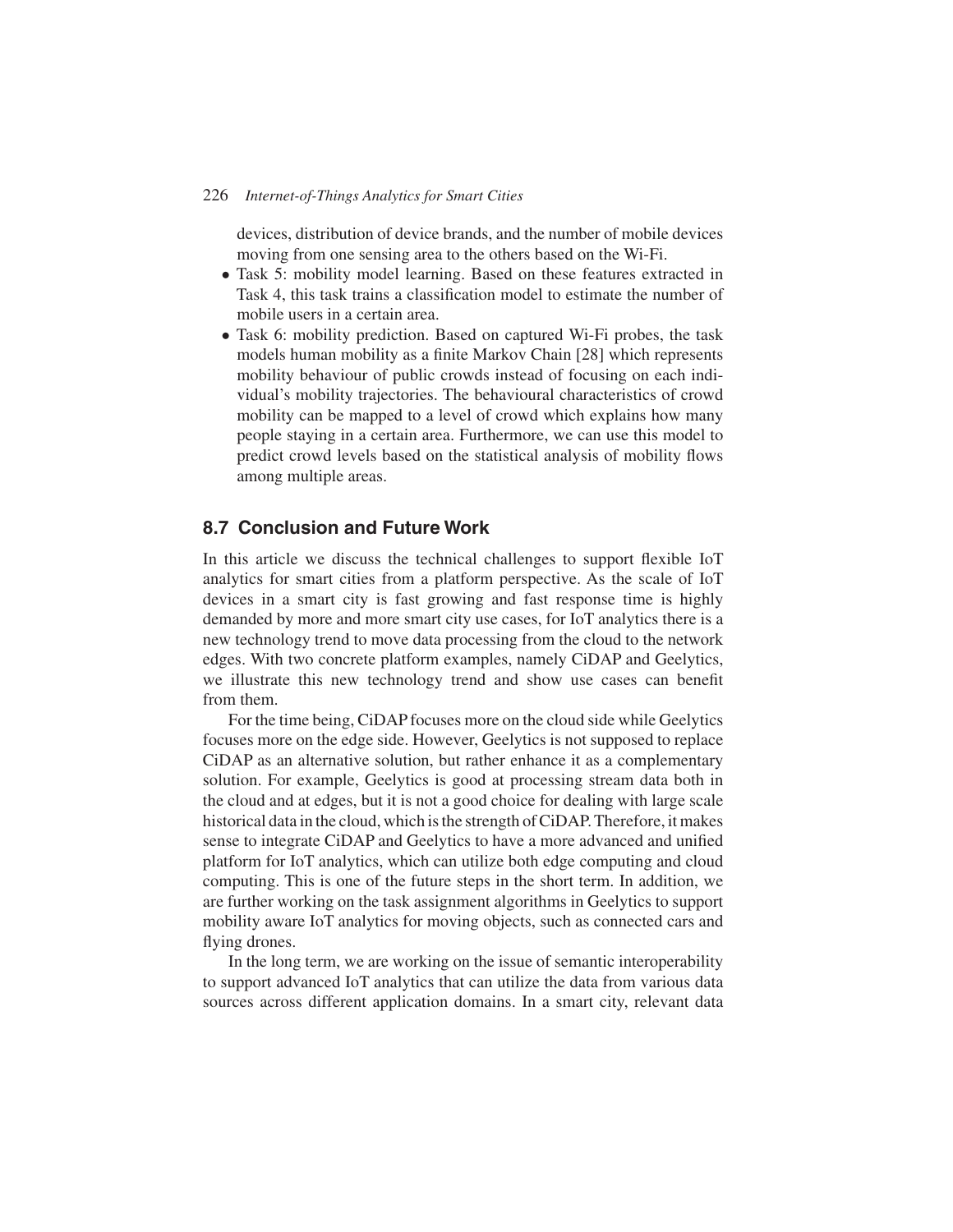could come from various data sources, either in the same IoT system, from other IoT systems or even from more traditional IT systems whose content may be entered by humans. Semantic interoperability will allow us to interact with various data sources with ensured consistency of the data across systems regardless of individual data format. The semantics can be explicitly defined using a shared vocabulary as specified in an ontology.

For IoT to be successful, standardized solutions are needed – be it formal standards or de-facto standards developed as part of industry alliances or open source communities. In CiDAP we are making use of the OMA NGSI Context interfaces that are at the core of FIWARE [2] Platform. We are also actively participating in the oneM2M [24] standardization. Ultimately, important functionalities developed and explored in our research prototypes need to become part of standardization. Different standards have to be aligned and gaps in standardization have to be identified and closed.

Regarding semantic interoperability, we have integrated basic semantic functionality into oneM2M. Based on this we have done an experiment to show how semantic information can be used for converting IoT data in oneM2M into the NGSI data format used in FIWARE. We are now planning to generalize the approach using the concept of mediation gateways.

For the future work, we would also like to consider the security and privacy issues in IoT analytics for smart cities. We have done some work to ensure the secure communication between different components in both CiDAP and Geelytics, but this is still the basic step to ensure security. With the support of edge analytics, the IoT analytics platform is now geographically deployed with the extension further down to the edges, like mobile base stations, IoT gateway, and even some endpoint devices as well. In this case, it is becoming more challenging to secure the platform and IoT data.

For example, some intrusion detection might be needed to detect attacks and potential threats in real time. The research on privacy in IoT is still at an early stage, but will be an essential point for the adoption of IoT on a large scale.

#### **References**

- [1] Aeron open source project. https://github.com/Aeronbroker/Aeron/
- [2] FIWARE Open Source Platform. http://www.fi-ware.org/
- [3] Microsoft CityNext Solution. http://www.microsoft.com/global/enus/citynext/RichMedia/Safer Cities/CityNext Brochure Safer Cities SML FY15.pdf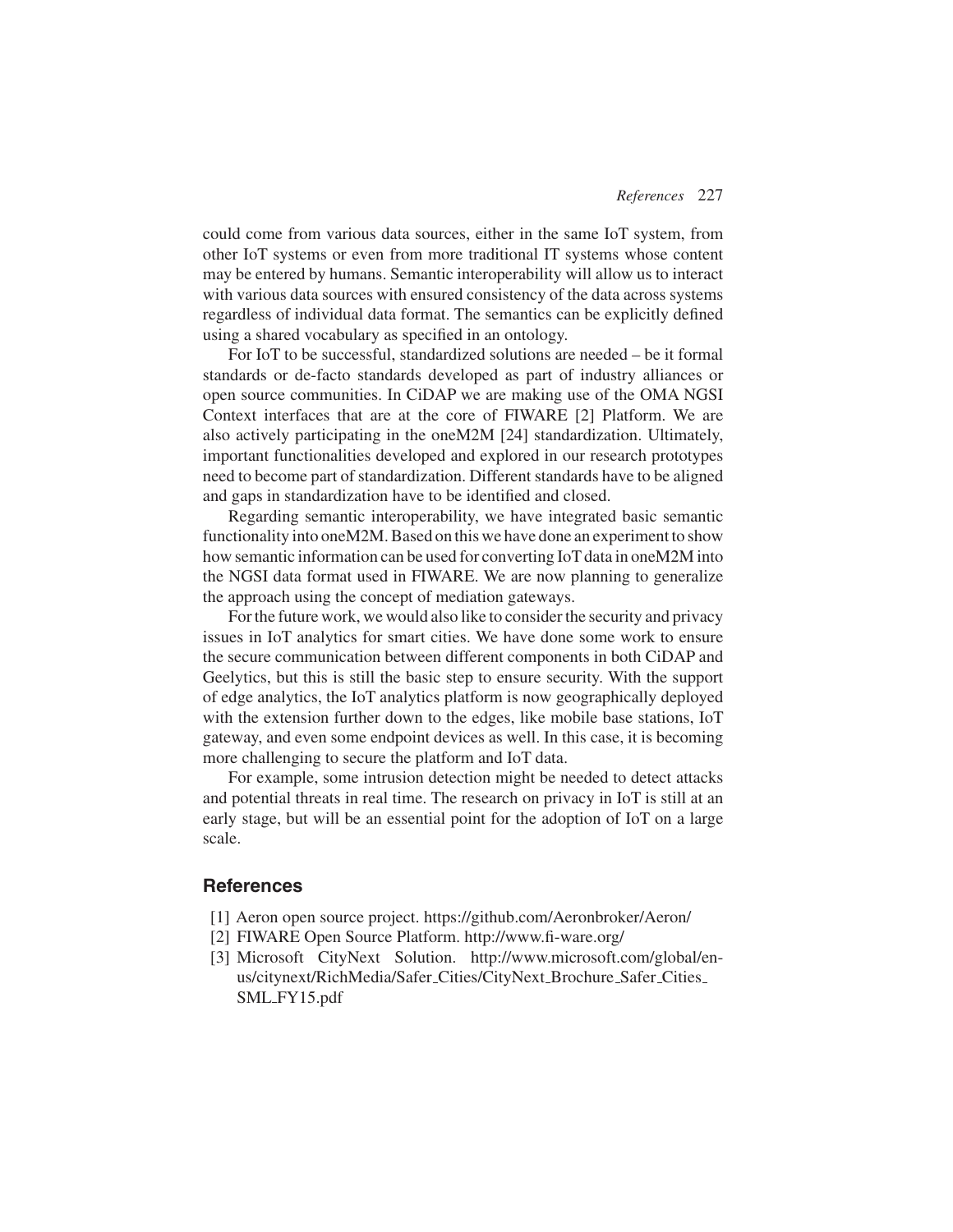- [4] SCOPE: A Smart-city Cloud-based Open Platform and Ecosystem. http://www.bu.edu/hic/research/scope/
- [5] The citypulse project, 2014.
- [6] Singapore smart nation platform, 2014.
- [7] The Evolution of Storm at Yahoo and Apache. http://yahoohadoop.tumblr. com/post/98751512631/the-evolution-of-storm-at-yahoo-and-apache/, 2015.
- [8] AGT IoT Analytics Platform. https://www.agtinternational.com/iotanalytics/iot-analytics/analytics-the-edge/, 2016.
- [9] Docker. https://www.docker.com/, 2016.
- [10] ElasticSearch. https://www.elastic.co, 2016.
- [11] ParStream Geo-distributed Analytics. https://www.parstream.com/pro duct/parstream-geo-distributed-analytics/, 2016.
- [12] The Apache Spark project. https://spark.apache.org, 2016.
- [13] The Quarks Project. http://quarks-edge.github.io, 2016.
- [14] Amazon. Amazon AWS IoT. https://aws.amazon.com/iot/.
- [15] A. Attwood, M. Merabti, P. Fergus, and O. Abuelmaatti. Sccir: Smart cities critical infrastructure response framework. In Developments in E-systems Engineering (DeSE), 2011, pages 460–464, Dec 2011.
- [16] Flavio Bonomi, Rodolfo Milito, Jiang Zhu, and Sateesh Addepalli. Fog Computing and Its Role in the Internet of Things. In Proceedings of the First Edition of the MCC Workshop on Mobile Cloud Computing, pages 13–16, 2012.
- [17] L. Breiman. Random forests. Mach. Learn. 2001.
- [18] C.-C. Chang and C.-J. Lin. Libsvm: A library for support vector machines. In ACM Trans. Intell. Syst. Technol., 2011.
- [19] L. Filipponi, A. Vitaletti, G. Landi, V. Memeo, G. Laura, and P. Pucci. Smart city: An event driven architecture for monitoring public spaces with heterogeneous sensors. In Sensor Technologies and Applications (SENSORCOMM), 2010 Fourth International Conference on, pages 281–286, July 2010.
- [20] General Electric. GE Predix. https://www.predix.com/.
- [21] IBM. IBM IoT FouT. D. Pettersen, "Variation of energy consumption in dwellings due to climate, building and inhabitants," Energy and buildings, vol. 21, no. 3, pp. 209–218, 1994.
- [22] IETF-RFC. Us secure hash algorithm 1 (sha1). https://tools.ietf.org/html/ rfc3174, 2001.
- [23] Salvatore Longo and Bin Cheng. Privacy preserving crowd estimation for safer cities. In Proceedings of the 2015 ACM International Joint